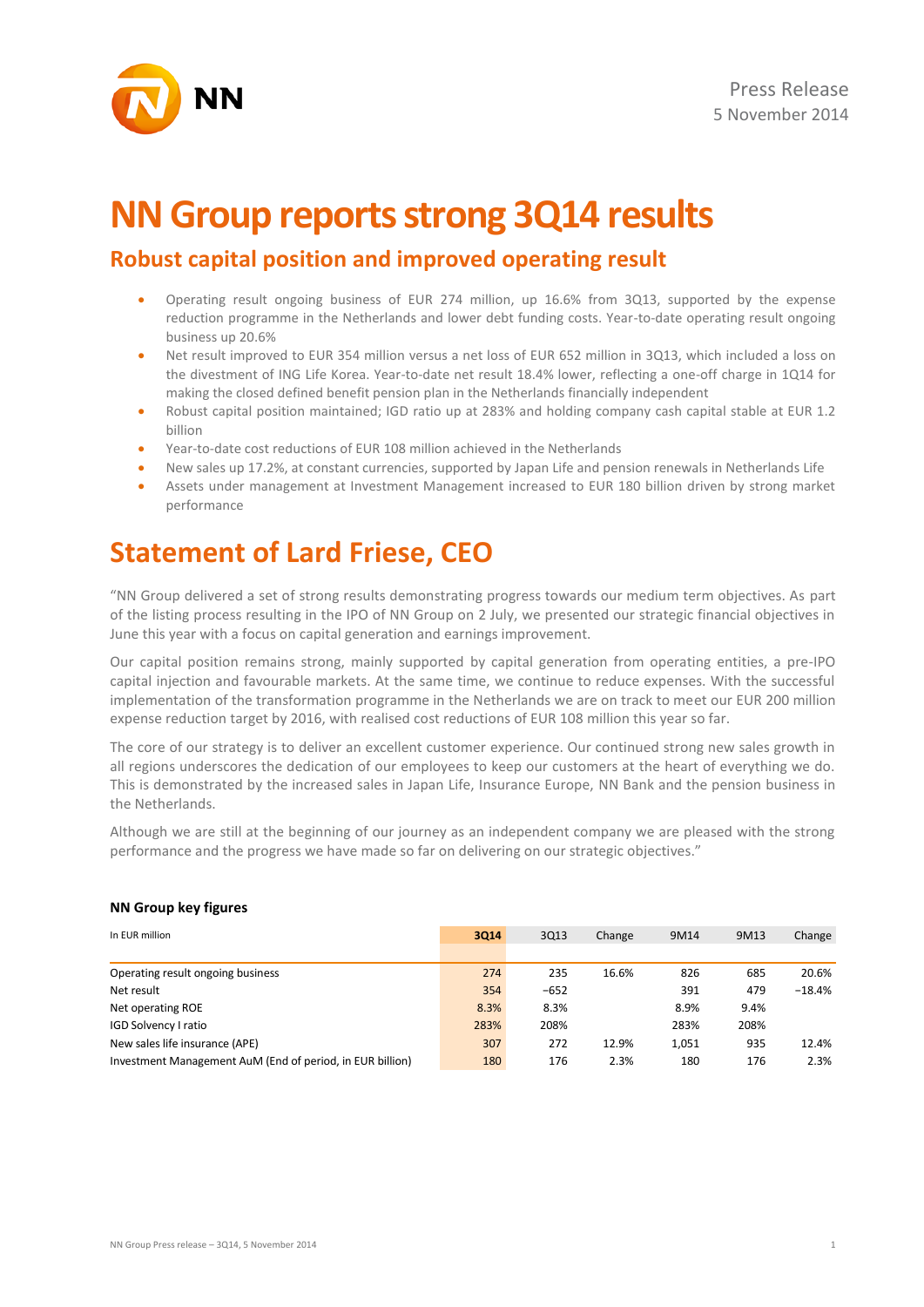# **Strategy and business highlights**

NN Group's strategy is to deliver an excellent customer experience, based on great service and long-term relationships. We aim to achieve this by offering transparent products and services that serve customers' lifetime needs. We do this by making our multi-access distribution network available to customers wherever required, and by maintaining effective operations that deliver an excellent customer service. The strategic financial objectives are to generate capital and improve earnings. The year-to-date results demonstrate the initial progress made in delivering these. Improved operating results are supported by significantly reduced expenses. The strong commercial performance is demonstrated by sales growth across the group.

#### **Netherlands Life**

In the Netherlands Life segment, expenses are in part driven by the positive impact of the transformation programme in the Netherlands. The investment margin increased due to higher dividends on private equity, the shift to higher-yielding assets and higher invested volumes. New sales (APE) continued to grow driven by pension contract renewals. The capital position of NN Life remains strong with a Solvency I ratio of 252%. The strong position in the pension market has recently been recognized by Dutch business magazine Management Team. Their annual survey among managers ranks Nationale-Nederlanden first in pensions and second in insurance.

#### **Netherlands Non-life**

The successful reduction of expenses related to the transformation programme in the Netherlands also contributed to an increased operating result in the Netherlands Non-life segment. The operating result for Property & Casualty (P&C) suffered from a negative claims development, while in Disability & Accident (D&A) the results improved due to management actions to restore profitability and a favourable claims development.

#### **Insurance Europe**

Insurance Europe is moving its business mix towards protection products as well as repositioning its retirement services towards solutions that provide customers with downside protection in the low interest rate environment. The operations continue to increase retention and new business through an improved customer experience. The year-to-date sales increased 10.8% (excluding currency effects) supported by higher life sales in most countries. At the same time, the year-to-date expenses decreased.

#### **Japan Life**

Japan Life has increased its agency productivity and diversified its distribution channels by substantially expanding its bancassurance channel (recruiting 10 new bank distribution partners this year). Together with the more positive sentiment created by the steady economic recovery in Japan this resulted in substantially higher new sales with a year-to-date increase of 21.2%, excluding currency effects.

#### **Investment Management**

Investment Management aims to grow its third party business by following a tailored approach for each client segment. In its retail business and in its home markets, Investment Management plans to protect and further expand its leading positions and continues to develop a more distinct range of equity products. Assets under management increased to EUR 180 billion this quarter driven by favourable market performance. After a successful tender process, Investment Management has been appointed as one of the four parties to conduct the Asset-Backed Securities Purchase Programme of the European Central Bank. This mandate is a recognition of the expertise of Investment Management in Asset-Backed Securities trading.

#### **NN Bank**

NN Bank's mortgage portfolio increased to EUR 7.4 billion from EUR 6.2 billion at the beginning of this year in line with its strategy. This increase is the result of new production and the transfer of ING Bank mortgages, partly offset by the sale of mortgages to NN Life. NN Bank continues to build its product offering in the Netherlands with the introduction of a consumer lending product in February of this year and a credit card in October. As part of our corporate citizenship programme that focuses on improving people's financial well-being, NN Bank donates 10 eurocent for each credit card transaction to the Linda Foundation, a charity that helps (single-parent) families in financial distress. Consumer savings continued to grow by offering competitive rates and attractive products, leading to total customer deposits of EUR 6.6 billion at the end of the third quarter.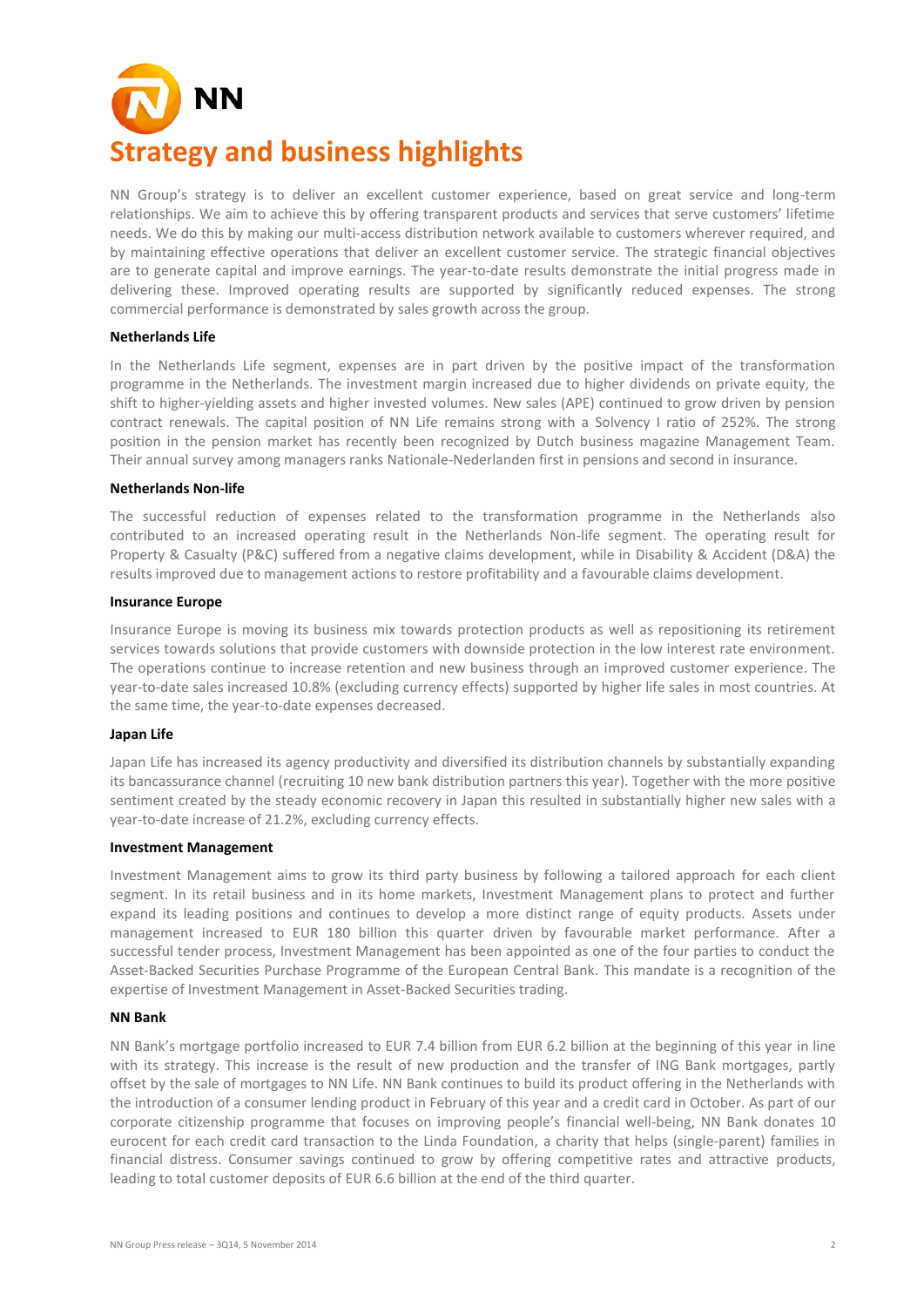

#### **Consolidated profit and loss account NN Group**

| In EUR million                               | 3Q2014         | $3Q2013^{1}$ | Change   | 9M14     | $9M13^{1}$ | Change   |
|----------------------------------------------|----------------|--------------|----------|----------|------------|----------|
| <b>Operating result</b>                      |                |              |          |          |            |          |
| Netherlands Life                             | 152            | 175          | $-13.1%$ | 458      | 517        | $-11.4%$ |
| Netherlands Non-life                         | 32             | 28           | 14.3%    | 93       | 67         | 38.8%    |
| Insurance Europe                             | 45             | 57           | $-21.1%$ | 135      | 152        | $-11.2%$ |
| Japan Life                                   | 37             | 34           | 8.8%     | 128      | 147        | $-12.9%$ |
| <b>Investment Management</b>                 | 41             | 31           | 32.3%    | 117      | 103        | 13.6%    |
| Other                                        | $-33$          | $-89$        |          | $-106$   | $-300$     |          |
| Operating result ongoing business            | 274            | 235          | 16.6%    | 826      | 685        | 20.6%    |
| Non-operating items ongoing business         | 123            | $-56$        |          | 105      | $-112$     |          |
| of which gains/losses and impairments        | 9              | 16           |          | $-33$    | 68         |          |
| of which revaluations                        | 38             | $-1$         |          | 122      | $-12$      |          |
| of which market & other impacts              | 76             | $-71$        |          | 16       | $-168$     |          |
| Japan Closed Block VA                        | 89             | 106          |          | 132      | 171        |          |
| Insurance Other                              | $\mathbf{0}$   | $-4$         |          | $\Omega$ | $-14$      |          |
| Special items before tax                     | $-32$          | $-56$        |          | $-629$   | $-98$      |          |
| <b>Result on divestments</b>                 | $\overline{4}$ | 7            |          | 60       | 36         |          |
| Result before tax from continuing operations | 458            | 232          | 97.4%    | 493      | 669        | $-26.3%$ |
| Taxation                                     | 86             | 82           | 4.9%     | 71       | 192        | $-63.0%$ |
| Net result from continuing operations        | 371            | 150          | 147.3%   | 422      | 477        | $-11.5%$ |
| Net result from discontinued operations      | $-3$           | $-752$       |          | $-16$    | 3          |          |
| Minority interests                           | 14             | 51           |          | 15       | 1          |          |
| <b>Net result</b>                            | 354            | $-652$       |          | 391      | 479        | $-18.4%$ |
| Net result per share in EUR                  | 1.01           |              |          |          |            |          |

#### **Key Figures NN Group**

| In EUR million                                                               | 3Q2014  | $3Q2013^{1}$ | Change   | 9M14    | $9M13^{1}$ | Change   |
|------------------------------------------------------------------------------|---------|--------------|----------|---------|------------|----------|
| <b>Ongoing business</b>                                                      |         |              |          |         |            |          |
| Gross premium income                                                         | 2,047   | 1,959        | 4.5%     | 7,513   | 7,608      | $-1.2%$  |
| New sales life insurance (APE)                                               | 307     | 272          | 12.9%    | 1,051   | 935        | 12.4%    |
| Total administrative expenses                                                | 427     | 438          | $-2.5%$  | 1,303   | 1,345      | $-3.1%$  |
| Cost/income ratio (Administrative expenses/Operating income)                 | 35.6%   | 36.5%        |          | 35.7%   | 36.7%      |          |
| Combined ratio (Netherlands Non-life) <sup>2)</sup>                          | 99.6%   | 97.4%        |          | 99.4%   | 100.8%     |          |
| Investment Management Assets under Management <sup>3)</sup>                  | 180     | 176          | 2.3%     | 180     | 176        | 2.3%     |
| Life general account invested assets <sup>3)</sup>                           | 78      | 75           | 4.0%     | 78      | 75         | 4.0%     |
| Investment margin/Life general account invested assets (bps) <sup>3/4)</sup> | 90      | 93           |          |         |            |          |
|                                                                              |         |              |          |         |            |          |
| Total provisions for insurance & investment contracts <sup>3)</sup>          | 104     | 97           | 7.2%     | 104     | 97         | 7.2%     |
| of which for risk policyholder <sup>3)</sup>                                 | 27      | 25           | 8.0%     | 27      | 25         | 8.0%     |
| NN Life Solvency I ratio <sup>5)</sup>                                       | 252%    | 183%         |          | 252%    | 183%       |          |
| Net operating ROE <sup>6)</sup>                                              | 8.3%    | 8.3%         |          | 8.9%    | 9.4%       |          |
| Japan Closed Block VA                                                        |         |              |          |         |            |          |
| Account value                                                                | 14,313  | 15,792       | $-9.4%$  | 14,313  | 15,792     | $-9.4%$  |
| Number of policies                                                           | 317,316 | 357,904      | $-11.3%$ | 317,316 | 357,904    | $-11.3%$ |
| <b>Total NN Group</b>                                                        |         |              |          |         |            |          |
| IGD Solvency I ratio <sup>5)</sup>                                           | 283%    | 208%         |          | 283%    | 208%       |          |
| Total assets <sup>3)</sup>                                                   | 160     | 150          | 6.7%     | 160     | 150        | 6.7%     |
| Shareholders' equity                                                         | 18,344  | 14,719       | 24.6%    | 18,344  | 14,719     | 24.6%    |
| Employees (FTEs, end of period)                                              | 11,854  | 12,519       | $-5.3%$  | 11,854  | 12,519     | $-5.3%$  |

1) The figures of this period have been restated to reflect the change in accounting policy, i.e., the move towards fair value accounting for Guaranteed Minimum Death Benefits reserves of the Japan Closed Block VA segment as of 1 January 2014

2) Excluding Mandema and Zicht broker businesses

3) End of period, in EUR billion

4) Four-quarter rolling average

5) The 30 September 2014 solvency ratios are not final until filed with the regulators

6) Net operating ROE is calculated as the (annualised) net operating result of the ongoing business, adjusted for the accrued coupon on undated notes classified in equity, divided by the average allocated equity of the ongoing business adjusted for revaluation reserves and excluding undated notes classified in equity Note: Operating results are non-GAAP measures. These are derived from figures according to IFRS-EU by excluding impact from divestments, discontinued operations

and special items, gains/losses and impairments, revaluations and market & other impacts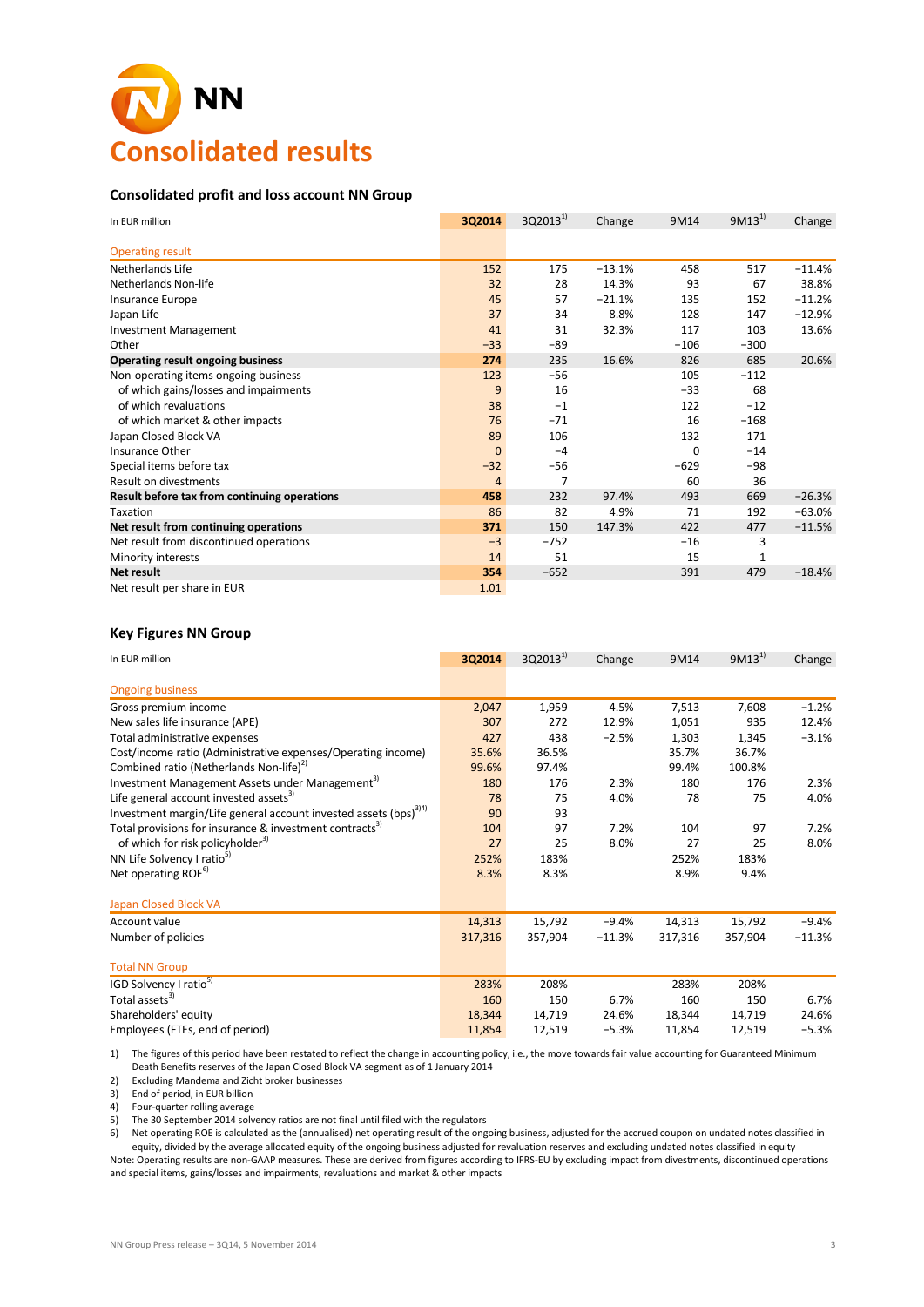

- NN Group's operating result of the ongoing business was EUR 274 million, up 16.6% from the third quarter of 2013, reflecting lower administrative expenses in the Netherlands and lower funding costs
- The result before tax increased significantly to EUR 458 million, driven by the increased operating result of the ongoing business, higher market and other impacts and higher revaluations
- New sales (APE) were EUR 307 million, up 17.2% from the third quarter last year, on a constant currency basis, mainly driven by higher sales in Japan Life and pension renewals in Netherlands Life

The operating result of the ongoing business was EUR 274 million, up 16.6% from the third quarter of 2013, mainly reflecting lower administrative expenses in the Netherlands and lower funding costs as well as improved results from Investment Management and NN Bank. Japan Life and Netherlands Non-life also contributed to the increase in operating result, partly offset by lower results in Netherlands Life and Insurance Europe.

Total administrative expenses of the ongoing business were EUR 427 million, down 2.1% excluding currency effects from the third quarter of 2013. Administrative expenses in the Netherlands decreased in line with the target to reduce administrative expenses in Netherlands Life, Netherlands Non-life and corporate/holding entities by EUR 200 million by 2016, compared with 2013. On a year-to-date basis, cost reductions of EUR 108 million were realised, of which EUR 14 million by Netherlands Life, EUR 32 million by Netherlands Non-life and EUR 62 million by corporate/holding entities.

This year, NN Group successfully issued two subordinated loans in a favourable fixed income market and thereby secured attractive funding costs. In combination with reduced debt levels, this translated into lower funding costs for the company.

Investment Management's operating result improved due to higher fee income as AuM grew, while increased mortgage production and higher customer savings led to a higher net interest margin at NN Bank. The operating result of Japan Life increased 15.6% excluding currency effects, largely driven by higher fees and premium-based revenues on strong sales and larger in-force volumes. The operating result for Netherlands Non-life increased on the back of improved Disability & Accident (D&A) results, partly offset by a lower operating result for Property & Casualty (P&C) mainly in the Motor portfolio.

The lower results in Netherlands Life were caused by a lower technical margin and lower fees and premium-based revenues, partly offset by a higher investment margin. Insurance Europe's operating result decreased as a result of a lower investment margin and higher DAC amortisation.

In the first nine months of 2014, the operating result of the ongoing business increased to EUR 826 million from EUR 685 million in the same period last year, reflecting lower administrative expenses and lower funding costs. Improved results at Netherlands Non-life, NN Bank, the reinsurance business and Investment Management also contributed to the increase. This was partly offset by lower operating income in Netherlands Life and Insurance Europe, as well as currency impacts at Japan Life.

#### **Result before tax**

The result before tax from continuing operations increased to EUR 458 million compared with EUR 232 million in the third quarter of 2013. This increase was driven by a EUR 179 million improvement in non-operating items and by the higher operating result ongoing business.

Gains/losses and impairments were EUR 9 million compared with EUR 16 million in the third quarter of 2013. The current quarter reflects gains on private and public equity partly offset by impairments on real estate investments.

Revaluations amounted to EUR 38 million, compared with EUR -1 million in the third quarter of 2013. The current quarter reflects positive revaluations on private equity and real estate investments.

Market and other impacts amounted to EUR 76 million compared with EUR -71 million a year ago. The result in the current quarter includes a EUR 52 million refund received from the guarantee fund in Poland, which was discontinued as per 1 July 2014 as a result of the pension reforms. It also reflects EUR 25 million of positive market movements on separate account pension contract related assets in Netherlands Life.

The result before tax of Japan Closed Block VA was EUR 89 million compared with EUR 106 million a year ago. The current quarter includes a one-off reserve decrease of EUR 63 million from higher lapse assumptions, reflecting the higher observed lapse experience on out-of-the-money policies. The result before tax in the third quarter of 2013 benefited from positive hedge results.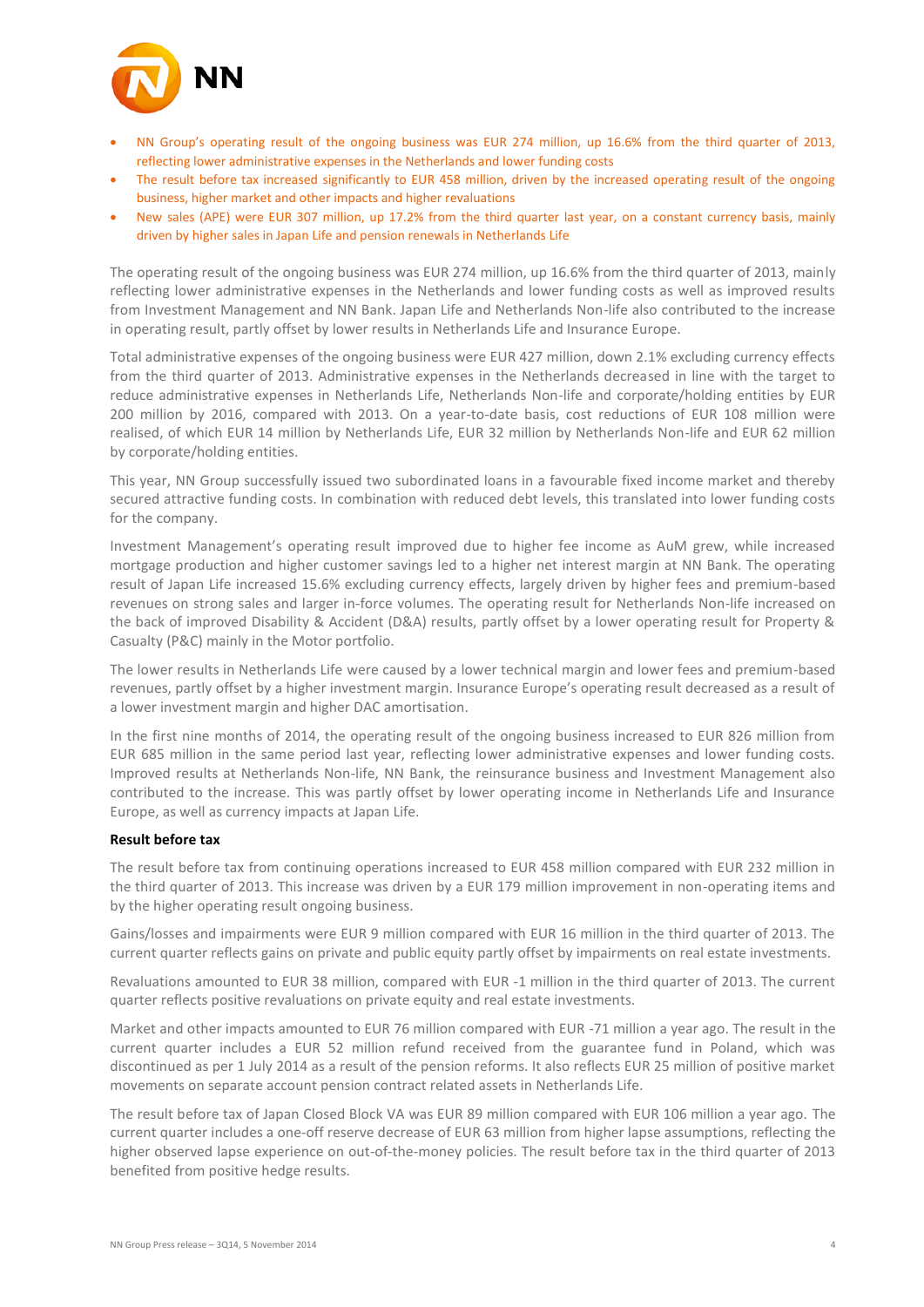

The Insurance Other segment ceased to exist as of 1 January 2014. The EUR 4 million loss in the third quarter of 2013 related to shareholder expenses of ING Group that were allocated to NN Group.

Special items before tax amounted to EUR -32 million compared with EUR -56 million in the third quarter of 2013. The special items in the current quarter relate to the transformation programme in the Netherlands and a writeoff of capitalised expenses at Insurance Europe.

In the first nine months of 2014, the result before tax from continuing operations decreased to EUR 493 million compared with EUR 669 million in the same period last year. This decrease reflects the EUR -541 million impact of the agreement to make ING's closed defined benefit pension plan in the Netherlands financially independent, recognised as a special item in the first quarter of 2014. This was partly compensated by a EUR 141 million higher operating result of the ongoing business and a EUR 217 million improvement in the non-operating items.

#### **Net result**

The net result from continuing operations improved to EUR 371 million from EUR 150 million in the third quarter of 2013. The effective tax rate in the third quarter of 2014 was 19%.

The net result from discontinued operations was EUR -3 million versus EUR -752 million in the third quarter last year which included the EUR 950 million loss on the sale of ING Life Korea, partly compensated by a EUR 198 million operating result of the discontinued operations in the US and Asia.

#### **Sales**

Total new sales (APE) at NN Group were EUR 307 million, up 17.2% from the third quarter of 2013 on a constant currency basis. Sales grew 20.3% in Japan Life, driven by the continued economic recovery, higher agency productivity and channel diversification. At Insurance Europe sales grew 6.6% as a result of higher life sales across the region. APE rose 35.3% in Netherlands Life, reflecting higher pension renewals as well as a pension buy-out. In the first nine months of 2014, total new sales amounted to EUR 1,051 million, up 19.9% from a year ago on a constant currency basis, driven by higher sales in Netherlands Life (36.8%), Insurance Europe (10.8%) and Japan Life (21.2%).

#### **Net operating Return On Equity (ROE)**

The net operating ROE for the ongoing business of NN Group remained stable at 8.3% compared with the third quarter of 2013. While the net operating result improved in the current quarter, the adjusted average allocated equity base also increased following the EUR 1 billion debt-to-equity conversion at the end of the fourth quarter of 2013 and a EUR 850 million capital injection from ING Group in the second quarter of 2014.

For the first nine months of 2014, the net operating ROE for the ongoing business of NN Group decreased to 8.9% from 9.4% in the same period of 2013 as the increase of the adjusted average allocated equity base from the aforementioned capital transactions was proportionally higher than the growth of the net operating result.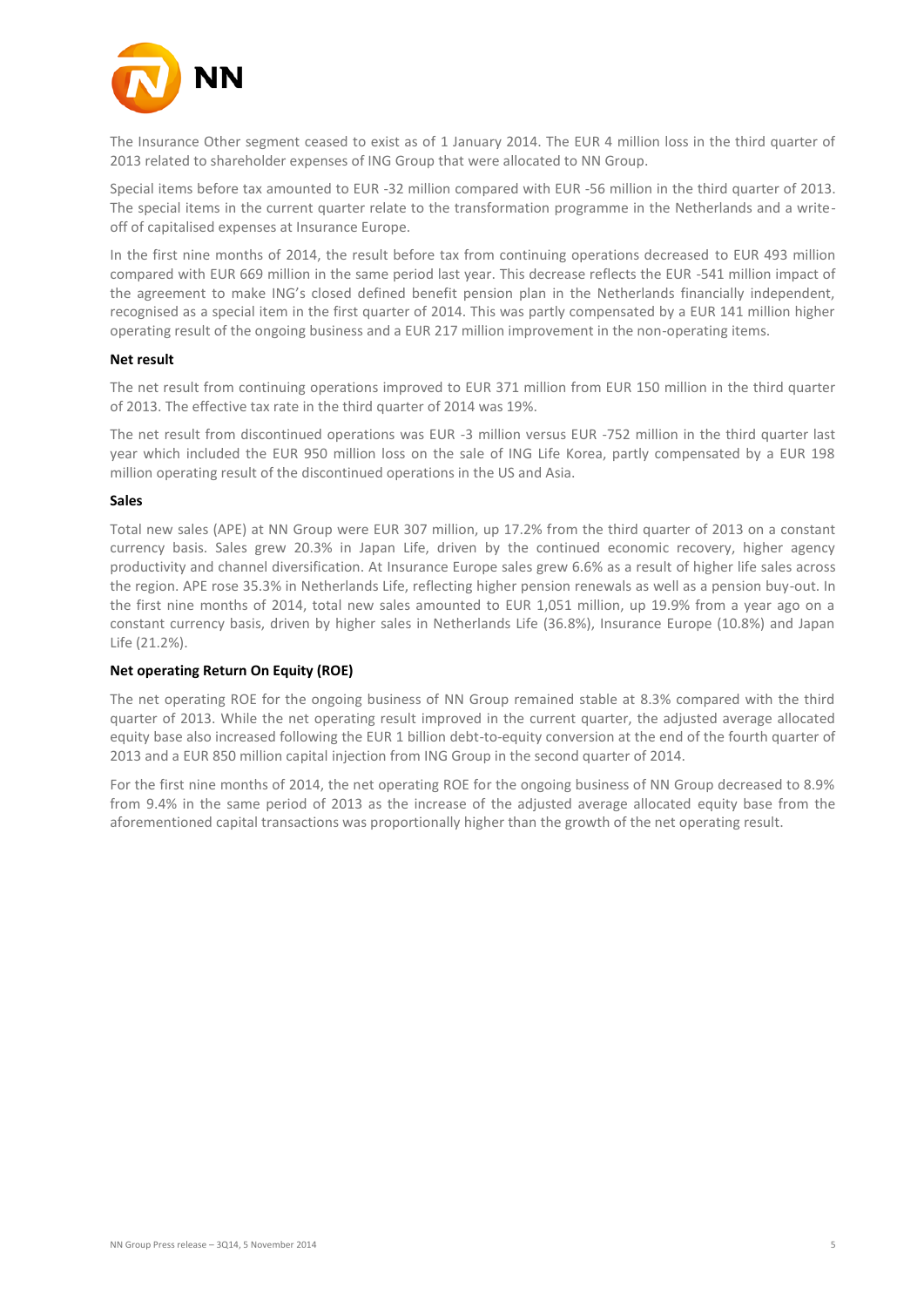

# **Netherlands Life**

- Operating result decreased to EUR 152 million from EUR 175 million in the third quarter of 2013, as both fees and premium-based revenues and the technical margin were lower, partly compensated by a higher investment margin
- Administrative expenses down 10.9% compared with the third quarter of last year, reflecting the reallocation of expenses related to personnel provisions for retired personnel to the segment 'Other'
- New sales (APE) increased to EUR 46 million from EUR 34 million in the third quarter of last year, mainly driven by higher pension contracts renewals
- NN Life's solvency I ratio broadly stable at 252%, compared with 250% at the end of the second quarter

| In EUR million                                                               | 3Q14           | 3Q13        | Change   | 9M14           | 9M13           | Change    |
|------------------------------------------------------------------------------|----------------|-------------|----------|----------------|----------------|-----------|
|                                                                              |                |             |          |                |                |           |
| <b>Margin analysis</b>                                                       |                |             |          |                |                |           |
| Investment margin                                                            | 154            | 133         | 15.8%    | 455            | 412            | 10.4%     |
| Fees and premium-based revenues                                              | 92             | 111         | $-17.1%$ | 309            | 367            | $-15.8%$  |
| <b>Technical margin</b>                                                      | 17             | 56          | $-69.6%$ | 87             | 154            | $-43.5%$  |
| Operating income non-modelled business                                       | $\mathbf 0$    | 0           |          | $\mathbf 0$    | 0              |           |
| <b>Operating income</b>                                                      | 263            | 301         | $-12.6%$ | 851            | 933            | $-8.8%$   |
| Administrative expenses                                                      | 98             | 110         | $-10.9%$ | 343            | 358            | $-4.2%$   |
| DAC amortisation and trail commissions                                       | 14             | 16          | $-12.5%$ | 50             | 58             | $-13.8%$  |
| <b>Expenses</b>                                                              | 111            | 126         | $-11.9%$ | 393            | 416            | $-5.5%$   |
| <b>Operating result</b>                                                      | 152            | 175         | $-13.1%$ | 458            | 517            | $-11.4%$  |
| Non-operating items                                                          | 63             | $-102$      |          | 27             | $-187$         |           |
| of which gains/losses and impairments                                        | $\overline{4}$ | $-37$       |          | $-62$          | $-25$          |           |
| of which revaluations                                                        | 34             | 6           |          | 116            | 6              |           |
| of which market & other impacts                                              | 25             | $-71$       |          | $-27$          | $-168$         |           |
| Special items before tax                                                     | 4              | $-16$       |          | $-343$         | $-36$          |           |
| Result on divestments                                                        | $\overline{0}$ | 0           |          | $\mathbf 0$    | $\mathbf 0$    |           |
| <b>Result before tax</b>                                                     | 218            | 57          | 282.5%   | 142            | 294            | $-51.7%$  |
| Taxation                                                                     | 36             | 15          | 140.0%   | $-10$          | 56             | $-117.9%$ |
| Minority interests                                                           | $\overline{4}$ | $\mathbf 1$ |          | $\overline{2}$ | $\overline{2}$ |           |
| <b>Net result</b>                                                            | 179            | 41          | 336.6%   | 151            | 236            | $-36.0%$  |
|                                                                              |                |             |          |                |                |           |
| New business figures                                                         |                |             |          |                |                |           |
| Single premiums                                                              | 224            | 120         | 86.7%    | 550            | 431            | 27.6%     |
| Regular premiums                                                             | 23             | 22          | 4.5%     | 168            | 120            | 40.0%     |
| New sales life insurance (APE)                                               | 46             | 34          | 35.3%    | 223            | 163            | 36.8%     |
| <b>Key figures</b>                                                           |                |             |          |                |                |           |
| Gross premium income                                                         | 574            | 527         | 8.9%     | 2,593          | 2,666          | $-2.7%$   |
| Total administrative expenses                                                | 98             | 110         | $-10.9%$ | 343            | 358            | $-4.2%$   |
| Cost/income ratio (Administrative expenses/Operating income)                 | 37.3%          | 36.5%       |          | 40.3%          | 38.4%          |           |
| Life general account invested assets <sup>1)</sup>                           | 57             | 53          | 7.5%     | 57             | 53             | 7.5%      |
| Investment margin/Life general account invested assets (bps) <sup>1)2)</sup> | 108            | 109         |          |                |                |           |
| Total provisions for insurance & investment contracts <sup>1)</sup>          | 71             | 65          | 9.2%     | 71             | 65             | 9.2%      |
| of which for risk policyholder <sup>1)</sup>                                 | 20             | 17          | 17.6%    | 20             | 17             | 17.6%     |
| Allocated equity (end of period)                                             | 12,386         | 9,764       | 26.9%    | 12,386         | 9,764          | 26.9%     |
| Net operating ROE                                                            | 7.6%           | 8.1%        |          | 7.8%           | 8.4%           |           |
| NN Life Solvency I ratio <sup>3)</sup>                                       | 252%           | 183%        |          | 252%           | 183%           |           |
| Employees (FTEs, end of period)                                              | 2,314          | 2,602       | $-11.1%$ | 2,314          | 2,602          | $-11.1%$  |

1) End of period, in EUR billion

2) Four-quarter rolling average<br>3) The 30 September 2014 solv

3) The 30 September 2014 solvency ratio is not final until filed with the regulators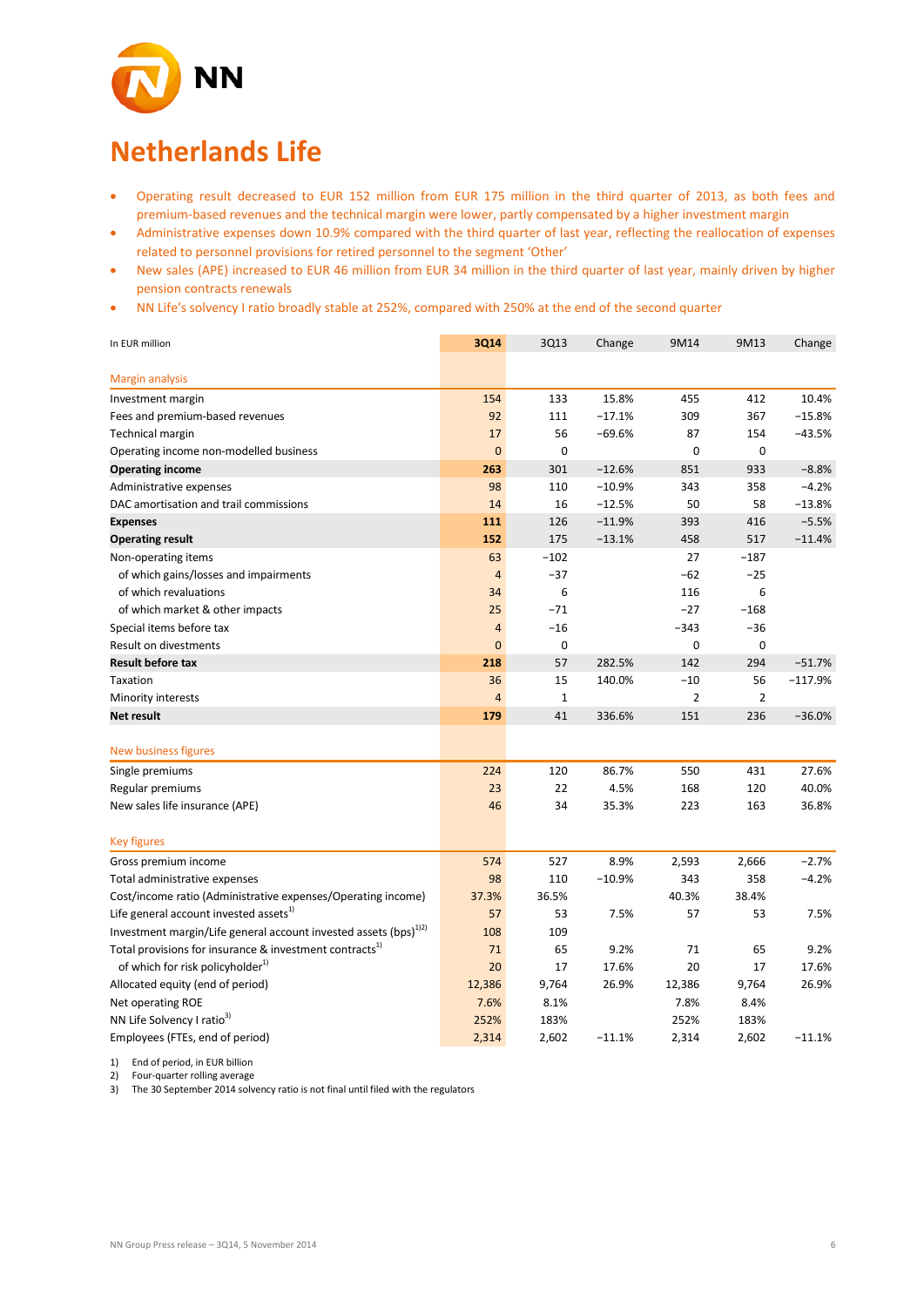

The operating result of Netherlands Life decreased to EUR 152 million from EUR 175 million in the third quarter of 2013. This was largely the result of lower fees and premium-based revenues and a lower technical margin, partly offset by a higher investment margin.

The investment margin increased to EUR 154 million from EUR 133 million a year ago, reflecting EUR 20 million higher dividends on private equity and fixed income funds. The positive effects of an increased allocation to higher-yielding assets and higher invested volumes also contributed to the increase. These effects were partly offset by EUR 14 million in interest expenses on two subordinated loans provided by NN Group to NN Life.

Fees and premium-based revenues decreased to EUR 92 million from EUR 111 million in the third quarter of 2013. The individual life closed book run-off, and the structural lower fee income on the unit-linked portfolio accounted for EUR 9 million of the year-on-year decline. In addition premium-based revenues on pension products in the third quarter of 2013 were supported by non-recurring effects.

The technical margin decreased to EUR 17 million from EUR 56 million in the third quarter of 2013. The current quarter reflects a EUR 13 million increase in unit-linked guarantee provisions due to a decrease in interest rates. The current quarter also includes a EUR 18 million one-off negative impact related to a legacy book of paid-up pension contracts, as well as an addition of EUR 5 million to a provision for transferring liabilities to industry wide pension funds, as a consequence of increased coverage ratios for the respective funds. The technical margin was supported by morbidity provision releases following assumption updates of EUR 20 million in the current quarter, and EUR 18 million in the third quarter of 2013.

Administrative expenses were EUR 98 million, down 10.9% compared with the third quarter of last year. The current quarter benefited from a EUR 11 million reallocation of expenses related to personnel provisions for retired personnel in the Netherlands to the segment 'Other'. Excluding the reallocation, the administrative expenses were down 0.9% compared with the third quarter of last year.

DAC amortisation and trail commissions decreased to EUR 14 million from EUR 16 million a year ago, reflecting the gradual run-off of the individual life closed book and regulatory changes.

The result before tax was EUR 218 million compared with EUR 57 million in the third quarter of 2013, benefitting from higher non-operating items. Gains/losses and impairments were EUR 4 million, reflecting gains on private equity, partly offset by impairments on real estate investments. Revaluations were EUR 34 million, driven by positive revaluations on private equity and real estate investments. Market and other impacts were EUR 25 million, supported by the positive impact of market movements on separate account pension contract related assets.

New sales (APE) increased to EUR 46 million from EUR 34 million in the third quarter of last year, driven by higher pension contracts renewals and a pension buy-out.

In the first nine months of 2014 Netherlands Life's operating result before tax decreased to EUR 458 million from EUR 517 million in the same period last year, impacted by a lower technical margin and lower fees and premiumbased revenues. The technical margin was adversely impacted by the movement in the unit-linked guarantee provisions; these provisions increased by EUR 23 million in the first nine months of 2014 following a decrease in interest rates, whereas the first nine months of 2013 benefited from a decrease of EUR 21 million in these unitlinked guarantee provisions due to an increase in interest rates. In addition, the technical margin in the first nine months of 2014 includes a EUR 18 million one-off negative impact on a legacy book of paid-up pension contracts. The lower fees and premium-based revenues reflect the individual life closed book run-off and structural lower fee income on the unit-linked portfolio. In addition, premium-based revenues on pension products in the first nine months of 2013 were supported by non-recurring effects. These items were partly compensated by a higher investment margin driven by the increased allocation to higher-yielding assets and higher invested volumes, as well as lower administrative expenses.

In the first nine months of 2014 the result before tax was EUR 142 million compared with EUR 294 million a year ago. The 2014 result included a EUR -322 million special item related to the agreement to make ING's closed defined benefit pension plan in the Netherlands financially independent. This was partially mitigated by a significant improvement in the non-operating items to EUR 27 million compared with EUR -187 million in the first nine months of 2013, driven by higher revaluations and a lower negative impact of the separate account pension business.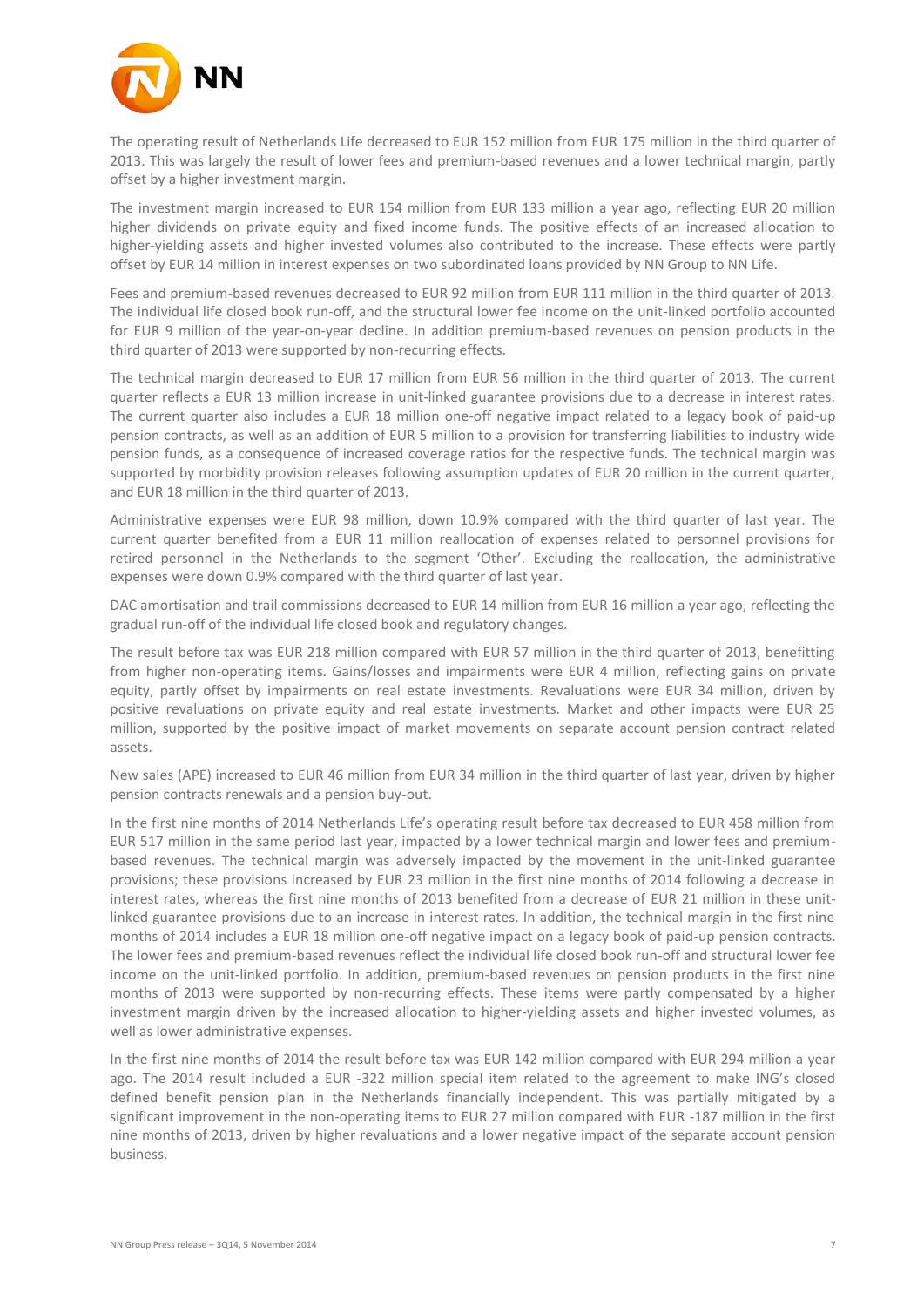

# **Netherlands Non-life**

- Operating result increased to EUR 32 million from EUR 28 million in the third quarter of last year, reflecting lower administrative expenses
- D&A results improved further, P&C impacted by motor and weather related claims
- The year-to-date combined ratio improved to 99.4% from 100.8%

| In EUR million                                | 3Q14           | 3Q13        | Change   | 9M14           | 9M13        | Change    |
|-----------------------------------------------|----------------|-------------|----------|----------------|-------------|-----------|
| Margin analysis                               |                |             |          |                |             |           |
| Earned premiums                               | 380            | 385         | $-1.3%$  | 1,148          | 1,163       | $-1.3%$   |
| Investment income                             | 27             | 26          | 3.8%     | 83             | 86          | $-3.5%$   |
| Other income                                  | $\overline{2}$ | $-12$       |          | $\mathbf 0$    | $-14$       |           |
| <b>Operating income</b>                       | 409            | 399         | 2.5%     | 1,231          | 1,234       | $-0.2%$   |
| Claims incurred, net of reinsurance           | 264            | 255         | 3.5%     | 790            | 798         | $-1.0%$   |
| <b>Acquisition costs</b>                      | 61             | 60          | 1.7%     | 187            | 184         | 1.6%      |
| Administrative expenses                       | 54             | 60          | $-10.0%$ | 165            | 189         | $-12.7%$  |
| Acquisition costs and administrative expenses | 114            | 120         | $-5.0%$  | 351            | 373         | $-5.9%$   |
| <b>Expenditure</b>                            | 379            | 375         | 1.1%     | 1,141          | 1,172       | $-2.6%$   |
| <b>Operating result insurance businesses</b>  | 30             | 24          | 25.0%    | 89             | 62          | 43.5%     |
| Operating result broker businesses            | $\mathbf{1}$   | 3           | $-66.7%$ | $\overline{4}$ | 5           | $-20.0%$  |
| <b>Total operating result</b>                 | 32             | 28          | 14.3%    | 93             | 67          | 38.8%     |
| Non-operating items                           | 3              | $-2$        |          | 10             | $-4$        |           |
| of which gains/losses and impairments         | $\mathbf{1}$   | $-2$        |          | $-3$           | $-4$        |           |
| of which revaluations                         | $\overline{2}$ | $\mathbf 0$ |          | 14             | $\mathbf 0$ |           |
| of which market & other impacts               | $\mathbf{0}$   | $\mathbf 0$ |          | $\mathbf 0$    | $\mathbf 0$ |           |
| Special items before tax                      | $-3$           | $-5$        |          | $-91$          | $-22$       |           |
| Result on divestments                         | $\overline{0}$ | $\mathbf 0$ |          | $\mathbf 0$    | $\mathbf 0$ |           |
| <b>Result before tax</b>                      | 32             | 21          | 52.4%    | 13             | 42          | $-69.0%$  |
| Taxation                                      | 6              | 5           | 20.0%    | $-3$           | 9           | $-133.3%$ |
| Minority interests                            | $\overline{0}$ | $\mathbf 0$ |          | $\mathbf 0$    | $\mathbf 0$ |           |
| <b>Net result</b>                             | 26             | 16          | 62.5%    | 15             | 33          | $-54.5%$  |
| <b>Key figures</b>                            |                |             |          |                |             |           |
| Gross premium income                          | 280            | 285         | $-1.8%$  | 1,327          | 1,341       | $-1.0%$   |
| Total administrative expenses                 | 71             | 80          | $-11.3%$ | 218            | 250         | $-12.8%$  |
| Combined ratio <sup>1)</sup>                  | 99.6%          | 97.4%       |          | 99.4%          | 100.8%      |           |
| of which Claims ratio <sup>1)</sup>           | 69.5%          | 66.3%       |          | 68.8%          | 68.7%       |           |
| of which Expense ratio <sup>1)</sup>          | 30.1%          | 31.1%       |          | 30.6%          | 32.1%       |           |
| Total insurance provisions <sup>2)</sup>      | 3              | 3           | 0.0%     | 3              | 3           | 0.0%      |
| Allocated equity (end of period)              | 704            | 700         | 0.6%     | 704            | 700         | 0.6%      |
| Net operating ROE                             | 25.8%          | 16.1%       |          | 22.1%          | 16.5%       |           |
| Employees (FTEs, end of period)               | 1,752          | 2,029       | $-13.7%$ | 1,752          | 2,029       | $-13.7%$  |

1) Excluding Mandema and Zicht broker businesses

2) End of period, in EUR billion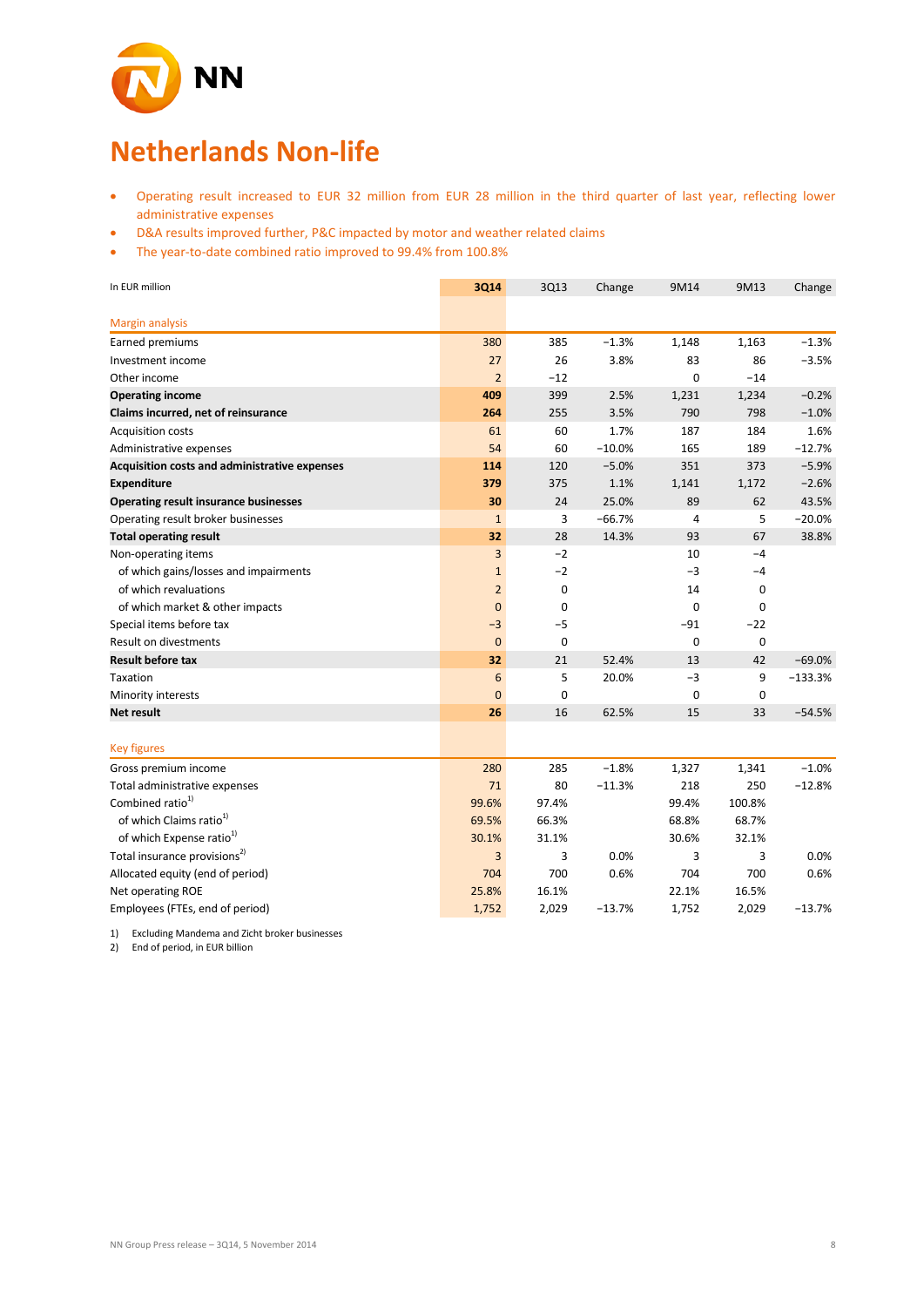

The operating result of Netherlands Non-life increased to EUR 32 million from EUR 28 million in the third quarter of last year, driven by a EUR 9 million reduction in total administrative expenses to EUR 71 million. Other income in the third quarter of 2013 included a one-off addition to bad debt provisions of EUR 10 million.

The combined ratio for Netherlands Non-life increased from 97.4% to 99.6% as a result of the higher claims experience in P&C and in particular in the Motor portfolio. The combined ratio in the third quarter of 2013 was positively impacted by a non-recurring release of provisions of EUR 15 million.

The operating results in Disability & Accident (D&A) improved further reflecting both a favourable claims development on prior accident years and the effects of management actions to restore profitability in the Disability portfolio, including premium rate increases and more stringent underwriting criteria. The third-quarter combined ratio of D&A improved to 95.7% from 98.7% a year ago.

The operating result for Property & Casualty (P&C) declined as the Motor portfolio suffered from a negative development in bodily injury claims leading to negative results on prior accident years. The current quarter also included weather-related claims in the Netherlands in Fire. The combined ratio of P&C increased to 102.6% from 96.3% in the third quarter a year ago. The combined ratio of last year was positively impacted by the afore mentioned non-recurring release of provisions.

The operating result of the broker businesses decreased to EUR 1 million from EUR 3 million in the third quarter of 2013 due to lower commission income, partly offset by lower expenses.

The result before tax improved to EUR 32 million from EUR 21 million in the third quarter of last year, driven by the improved operating result and positive revaluations on private equity and real estate investments.

Gross premium income decreased to EUR 280 million from EUR 285 million in the third quarter of 2013, caused by the effects of stricter underwriting and product rationalisation.

In the first nine months of 2014 the operating result of Netherlands Non-life increased to EUR 93 million from EUR 67 million in the same period last year following lower administrative expenses reflecting the transformation programme in the Netherlands. Results in D&A improved, driven by the effects of the recovery plan and favourable claims development. This was partly offset by an unfavourable claims experience in P&C as a result of several large claims in Fire, higher bodily-injury claims in Motor and weather-related claims in the Belgian portfolio in 2014. The combined ratio for the first nine months of 2014 improved to 99.4% from 100.8% in the same period of last year, reflecting lower administrative expenses.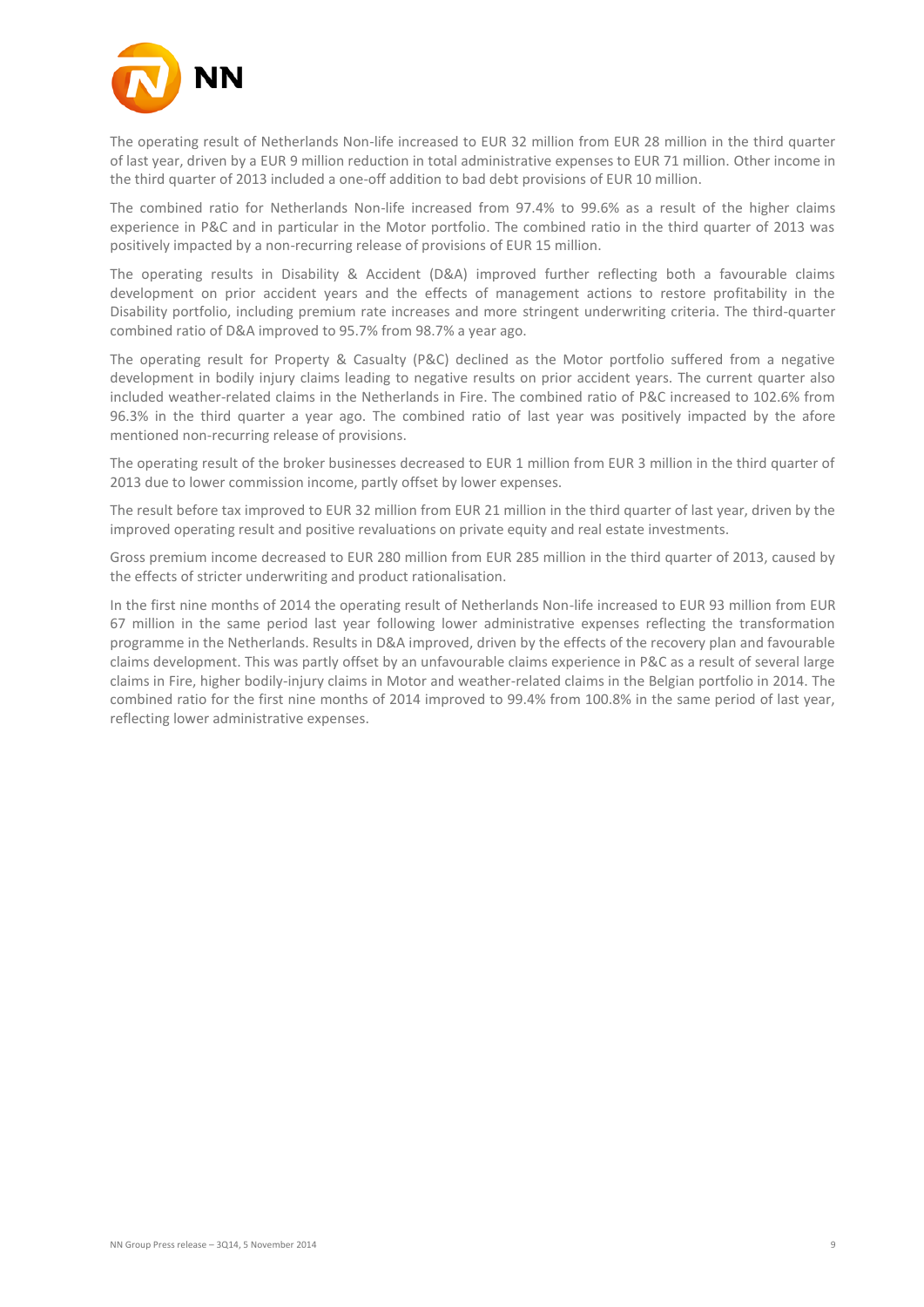

# **Insurance Europe**

- Operating result decreased to EUR 45 million on a lower investment margin, non-recurring items and the impact of the pension reforms in Poland
- Non-operating items include a EUR 52 million refund of a guarantee fund related to the pension reforms in Poland
- New sales (APE) for the first nine months of 2014, up 10.8% from the same period last year, excluding currency effects, driven by higher life sales

| In EUR million                                                               | 3Q14           | 3Q13           | Change   | 9M14        | 9M13        | Change   |
|------------------------------------------------------------------------------|----------------|----------------|----------|-------------|-------------|----------|
| <b>Margin analysis</b>                                                       |                |                |          |             |             |          |
| Investment margin                                                            | 21             | 27             | $-22.2%$ | 69          | 80          | $-13.8%$ |
| Fees and premium-based revenues                                              | 131            | 126            | 4.0%     | 386         | 374         | 3.2%     |
| <b>Technical margin</b>                                                      | 53             | 49             | 8.2%     | 145         | 143         | 1.4%     |
| Operating income non-modelled business                                       | $\mathbf{1}$   | 5              | $-80.0%$ | 3           | 15          | $-80.0%$ |
| <b>Operating income Life Insurance</b>                                       | 206            | 206            | 0.0%     | 603         | 612         | $-1.5%$  |
| Administrative expenses                                                      | 77             | 74             | 4.1%     | 226         | 233         | $-3.0%$  |
| DAC amortisation and trail commissions                                       | 82             | 77             | 6.5%     | 245         | 231         | 6.1%     |
| <b>Expenses Life Insurance</b>                                               | 159            | 150            | 6.0%     | 471         | 464         | 1.5%     |
| <b>Operating result Life Insurance</b>                                       | 47             | 56             | $-16.1%$ | 132         | 148         | $-10.8%$ |
| Non-life operating result                                                    | $-1$           | $\mathbf{1}$   |          | 3           | 3           |          |
| <b>Operating result</b>                                                      | 45             | 57             | $-21.1%$ | 135         | 152         | $-11.2%$ |
| Non-operating items                                                          | 56             | 4              |          | 66          | 6           |          |
| of which gains/losses and impairments                                        | 5              | 5              |          | 23          | 8           |          |
| of which revaluations                                                        | $\overline{0}$ | $-1$           |          | $\mathbf 0$ | $-2$        |          |
| of which market & other impacts                                              | 52             | $\mathbf 0$    |          | 43          | $\mathbf 0$ |          |
| Special items before tax                                                     | $-17$          | $-2$           |          | -20         | -6          |          |
| Result on divestments                                                        | $\mathbf 0$    | 0              |          | $\mathbf 0$ | 0           |          |
| <b>Result before tax</b>                                                     | 84             | 60             | 40.0%    | 181         | 151         | 19.9%    |
| Taxation                                                                     | 16             | 21             | $-23.8%$ | 45          | 43          | 4.7%     |
| Minority interests                                                           | 10             | $\overline{2}$ |          | 13          | 6           |          |
| <b>Net result</b>                                                            | 58             | 37             | 56.8%    | 123         | 102         | 20.6%    |
| <b>New business figures</b>                                                  |                |                |          |             |             |          |
| Single premiums                                                              | 250            | 240            | 4.2%     | 752         | 702         | 7.1%     |
| Regular premiums                                                             | 88             | 84             | 4.8%     | 313         | 300         | 4.3%     |
| New sales life insurance (APE)                                               | 113            | 108            | 4.6%     | 388         | 370         | 4.9%     |
| <b>Key figures</b>                                                           |                |                |          |             |             |          |
| Gross premium income                                                         | 577            | 564            | 2.3%     | 1,710       | 1,698       | 0.7%     |
| Total administrative expenses                                                | 85             | 77             | 10.4%    | 240         | 243         | $-1.2%$  |
| Cost/income ratio (Administrative expenses/Operating income)                 | 37.9%          | 34.5%          |          | 36.5%       | 36.7%       |          |
| Life general account invested assets <sup>1)</sup>                           | 12             | 13             | $-7.7%$  | 12          | 13          | $-7.7%$  |
| Investment margin/Life general account invested assets (bps) <sup>1)2)</sup> | 77             | 86             |          |             |             |          |
| Total provisions for insurance & investment contracts <sup>1</sup>           | 19             | 20             | $-5.0%$  | 19          | 20          | $-5.0%$  |
| of which for risk policyholder <sup>1)</sup>                                 | 8              | $\overline{7}$ | 14.3%    | 8           | 7           | 14.3%    |
| Assets under management pensions <sup>13)</sup>                              | 15             | 22             | $-31.8%$ | 15          | 22          | $-31.8%$ |
| Allocated equity (end of period)                                             | 2,091          | 2,024          | 3.3%     | 2,091       | 2,024       | 3.3%     |
| Net operating ROE                                                            | 8.9%           | 8.7%           |          | 8.5%        | 8.5%        |          |
| Employees (FTEs, end of period)                                              | 4,069          | 4,043          | 0.6%     | 4,069       | 4,043       | 0.6%     |

1) End of period, in EUR billion

2) Four-quarter rolling average

3) The numbers shown under AuM are client balances which exclude IFRS shareholders' equity related to the respective pension businesses and include the assets under administration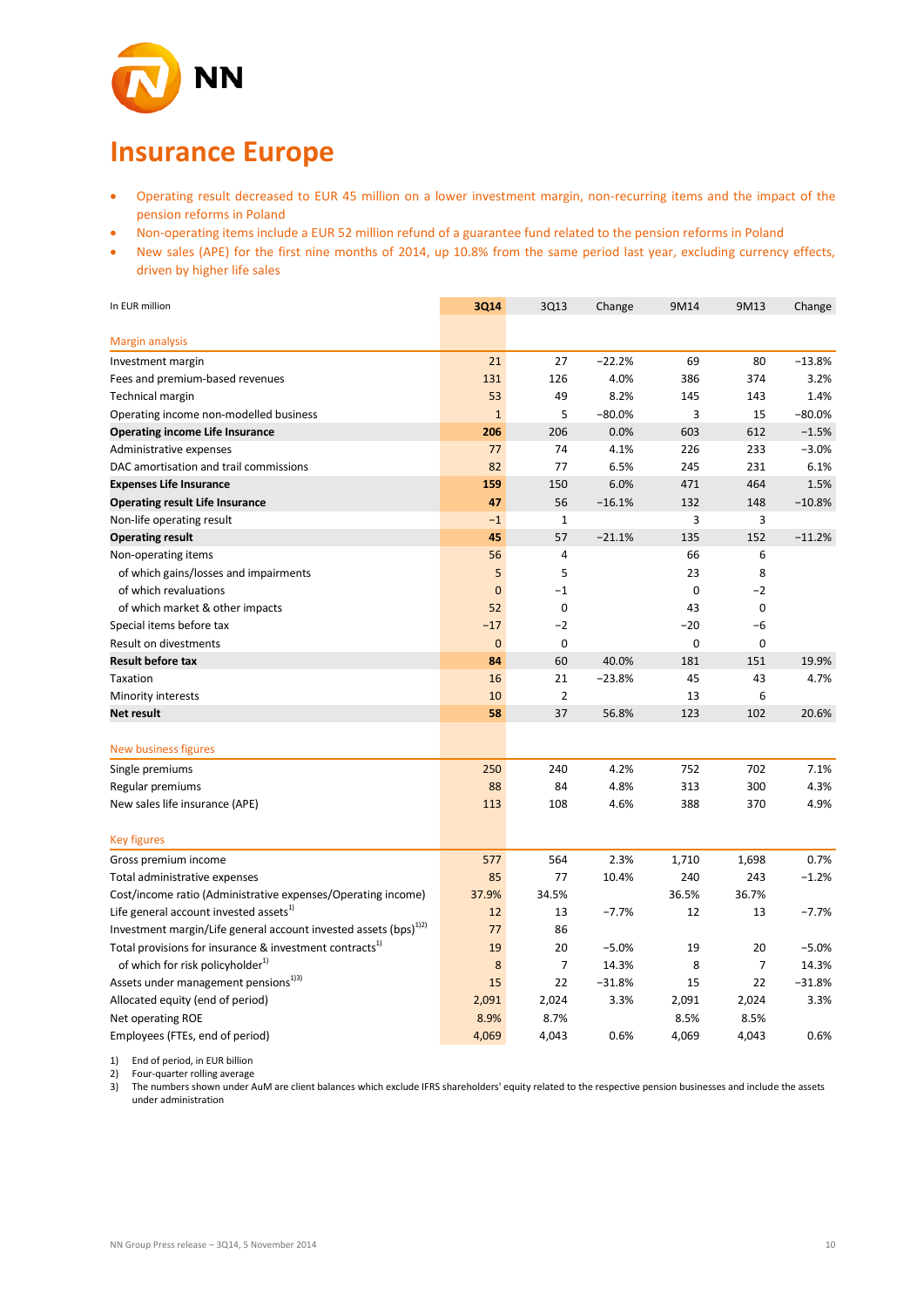

The operating result of Insurance Europe was EUR 45 million, down EUR 12 million from the third quarter of 2013, reflecting a lower investment margin and higher DAC amortisation and trail commissions.

The investment margin was EUR 21 million, down from EUR 27 million in the third quarter of 2013 due to lower reinvestment rates and lower invested volumes.

Fees and premium-based revenues improved to EUR 131 million, from EUR 126 million in the third quarter of 2013, especially as a result of higher life sales in Belgium and Spain and higher pension inflows in Romania. The current quarter also reflects the positive impact of the reclassification from operating income non-modelled business to fees and premium-based revenues in Turkey as of the first quarter of 2014. These items were offset by the impact of the pension reforms in Poland which took effect in February 2014.

The technical margin was EUR 53 million, versus EUR 49 million in the third quarter of 2013. The current quarter includes the positive impact of the reclassification from operating income non-modelled business to the technical margin in Turkey, whilst the third quarter of 2013 reflected partial recognition of the crisis tax in Belgium. Excluding these items, the technical margin was flat compared with last year.

Administrative expenses increased to EUR 77 million compared with EUR 74 million in the third quarter of 2013. The increase reflects a EUR 6 million write-off of capitalised IT expenses in Belgium.

DAC amortisation and trail commissions increased to EUR 82 million compared with EUR 77 million in the third quarter of 2013, caused by a EUR 6 million non-recurring write-off of capitalised commissions in Poland.

The result before tax was EUR 84 million and included a EUR 52 million refund received from the guarantee fund in Poland which was discontinued as of 1 July 2014 due to the pension reforms. Special items before tax were EUR - 17 million reflecting write-offs of capitalised project expenses and disentanglement expenses in Belgium.

New sales (APE) were EUR 113 million compared with EUR 108 million in the third quarter of 2013, up 6.6% excluding currency effects, driven by higher life sales across the region. Pension assets under management declined to EUR 15 billion from EUR 22 billion in the third quarter of 2013 reflecting the impact of the pension reforms in Poland.

In the first nine months of 2014 the operating result of Insurance Europe was EUR 135 million compared with EUR 152 million in the same period last year. The lower investment margin and the impact of the pension reforms in Poland, were only partly compensated by higher fees and premium-based revenues. The year-to-date result before tax increased to EUR 181 million from EUR 151 million a year ago. The decrease in operating result was more than offset by the refund of the guarantee fund in Poland.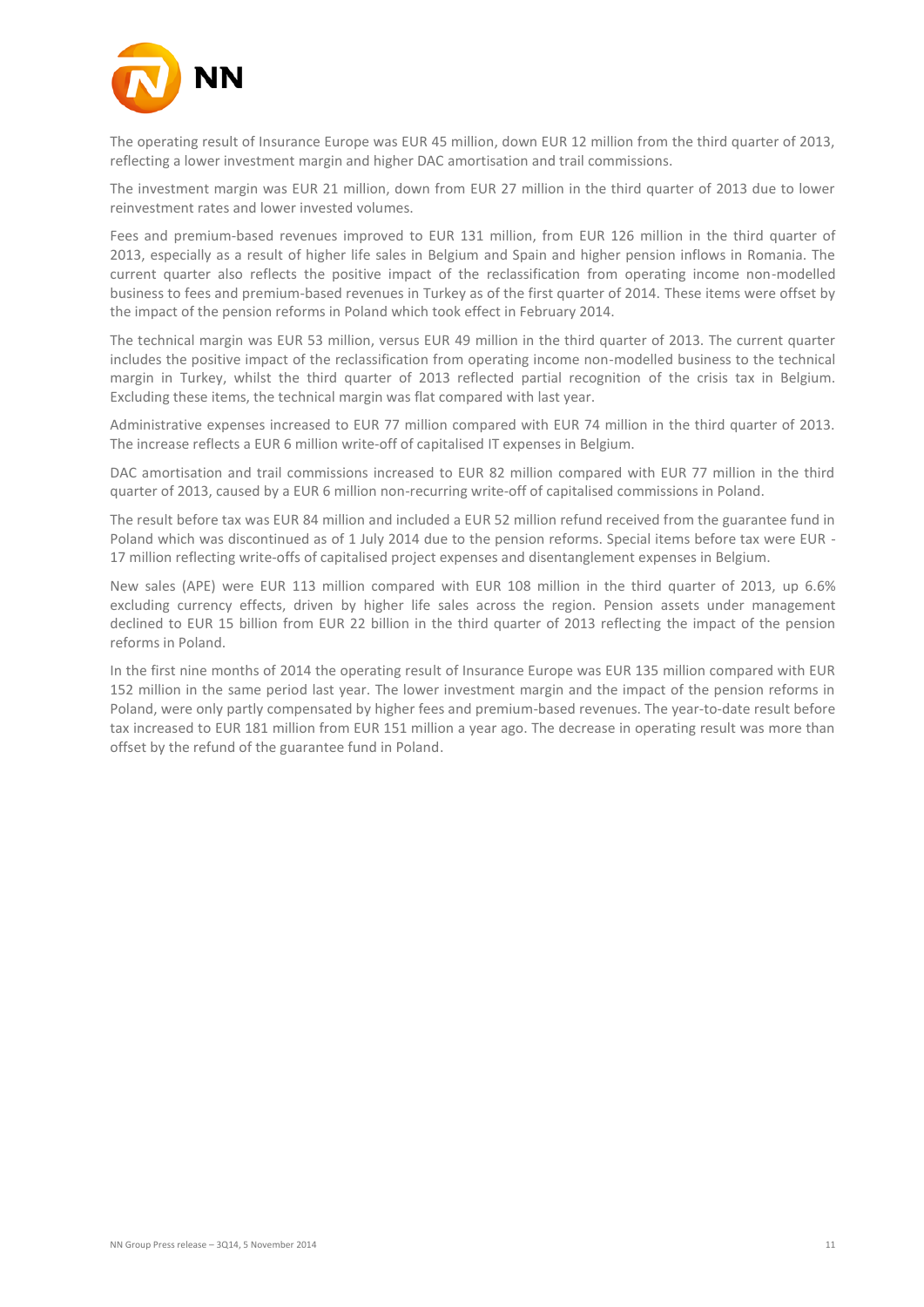

# **Japan Life**

- Operating result of EUR 37 million, up 15.6% excluding currency effects, on higher fees and premium-based revenues driven by higher sales and larger in-force volumes
- Continued economic recovery in Japan, higher agency productivity and channel diversification supported a substantial increase in new sales (APE)

| In EUR million                                                      | <b>3Q14</b>      | 3Q13        | Change   | 9M14  | 9M13        | Change   |
|---------------------------------------------------------------------|------------------|-------------|----------|-------|-------------|----------|
| Margin analysis <sup>1)</sup>                                       |                  |             |          |       |             |          |
| Investment margin                                                   | $\mathbf{0}$     | $\mathbf 0$ |          | $-2$  | 6           |          |
| Fees and premium-based revenues                                     | 112              | 107         | 4.7%     | 348   | 355         | $-2.0%$  |
| Technical margin                                                    | $-4$             | 1           |          | 0     | 4           |          |
| Operating income non-modelled business                              | $\mathbf{0}$     | 0           |          | 0     | 0           |          |
| <b>Operating income</b>                                             | 108              | 108         | 0.0%     | 346   | 366         | $-5.5%$  |
| Administrative expenses                                             | 23               | 27          | $-14.8%$ | 71    | 78          | $-9.0%$  |
| DAC amortisation and trail commissions                              | 48               | 47          | 2.1%     | 147   | 141         | 4.3%     |
| <b>Expenses</b>                                                     | 70               | 74          | $-5.4%$  | 218   | 219         | $-0.5%$  |
| <b>Operating result</b>                                             | 37               | 34          | 8.8%     | 128   | 147         | $-12.9%$ |
| Non-operating items                                                 | $\overline{0}$   | 23          |          | $-3$  | 32          |          |
| of which gains/losses and impairments                               | $-3$             | 25          |          | $-2$  | 43          |          |
| of which revaluations                                               | $\overline{2}$   | $-2$        |          | $-1$  | $-10$       |          |
| of which market & other impacts                                     | $\mathbf 0$      | 0           |          | 0     | $\mathbf 0$ |          |
| Special items before tax                                            | $\mathbf{0}$     | 0           |          | 0     | 0           |          |
| Result on divestments                                               | $\mathbf{0}$     | 0           |          | 0     | 0           |          |
| <b>Result before tax</b>                                            | 37               | 56          | $-33.9%$ | 125   | 179         | $-30.2%$ |
| Taxation                                                            | 13               | 21          | $-38.1%$ | 43    | 64          | $-32.8%$ |
| Minority interests                                                  | $\mathbf{0}$     | $\mathbf 0$ |          | 0     | $\mathbf 0$ |          |
| Net result                                                          | 25               | 36          | $-30.6%$ | 82    | 115         | $-28.7%$ |
| New business figures <sup>1)</sup>                                  |                  |             |          |       |             |          |
| Single premiums                                                     | $\boldsymbol{9}$ | 31          | $-71.0%$ | 40    | 103         | $-61.2%$ |
| Regular premiums                                                    | 147              | 127         | 15.7%    | 436   | 392         | 11.2%    |
| New sales life insurance (APE)                                      | 148              | 130         | 13.8%    | 440   | 403         | 9.2%     |
|                                                                     |                  |             |          |       |             |          |
| Key figures <sup>1)</sup>                                           |                  |             |          |       |             |          |
| Gross premium income                                                | 607              | 574         | 5.7%     | 1,861 | 1,877       | $-0.9%$  |
| Total administrative expenses                                       | 23               | 27          | $-14.8%$ | 71    | 78          | $-9.0%$  |
| Cost/income ratio (Administrative expenses/Operating income)        | 21.3%            | 25.0%       |          | 20.5% | 21.3%       |          |
| Life general account invested assets <sup>2)</sup>                  | 9                | 9           | 0.0%     | 9     | 9           | 0.0%     |
| Total provisions for insurance & investment contracts <sup>2)</sup> | 8                | 8           | 0.0%     | 8     | 8           | 0.0%     |
| of which for risk policyholder <sup>2)</sup>                        | $\overline{0}$   | 0           |          | 0     | 0           |          |
| Allocated equity (end of period)                                    | 1,496            | 1,315       | 13.8%    | 1,496 | 1,315       | 13.8%    |
| Net operating ROE                                                   | 8.4%             | 7.7%        |          | 9.8%  | 10.2%       |          |
| Employees (FTEs, end of period)                                     | 628              | 657         | $-4.4%$  | 628   | 657         | $-4.4%$  |

1) JPY/EUR average quarterly fx rates: 137.82 (3Q2014), 130.24 (3Q2013) and JPY/EUR end of period fx rates: 138.12 (3Q2014), 131.83 (3Q2013)

2) End of period, in EUR billion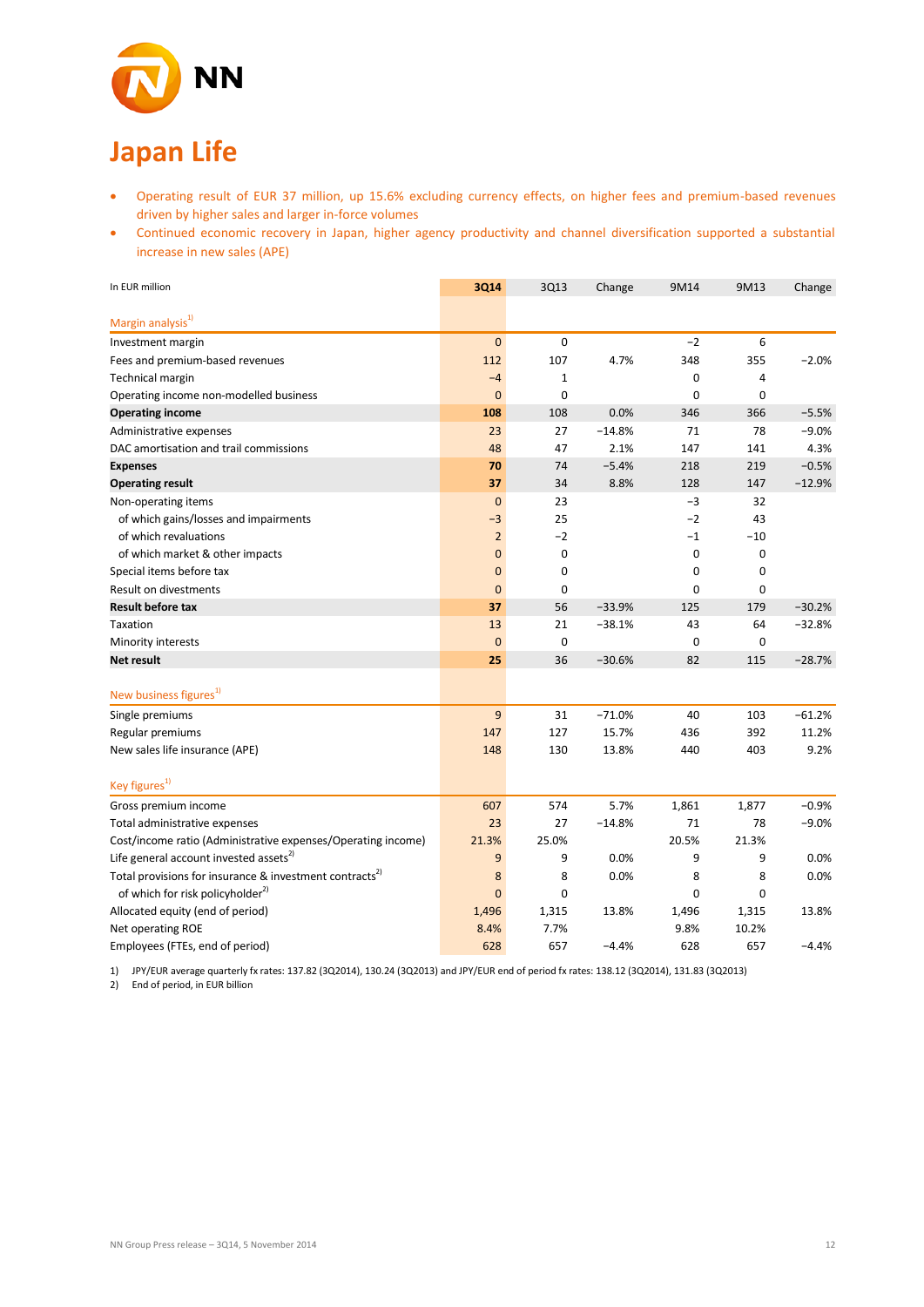

The operating result of Japan Life was EUR 37 million compared with EUR 34 million in the third quarter of 2013 (up 15.6% excluding currency effects), reflecting higher fees and premium-based revenues.

Fees and premium-based revenues were EUR 112 million, up 10.9% year-on-year excluding currency effects, driven by higher sales and larger in-force volumes.

The technical margin decreased to EUR -4 million from EUR 1 million in the third quarter of 2013 due to a lower result on surrenders, partially offset by improved mortality results.

Administrative expenses decreased to EUR 23 million, down 11.5% compared with the third quarter of 2013 excluding currency effects, owing to a EUR 6 million one-off benefit from a change in pension liability, partially offset by higher head office charges.

DAC amortisation and trail commissions were EUR 48 million, up 9.1% compared with the third quarter of 2013, excluding currency effects, due to higher premium income.

The result before tax decreased to EUR 37 million from EUR 56 million in the third quarter of 2013, as the third quarter in 2013 benefitted from EUR 25 million in capital gains from the sale of fixed income investments.

New sales (APE) increased to EUR 148 million, up 20.3% from last year, excluding currency effects, driven by the continued economic recovery in Japan, higher agency productivity and channel diversification.

In the first nine months of 2014 the operating result of Japan Life was EUR 128 million compared with EUR 147 million in 2013 (down 2.3% excluding currency effects), reflecting a decrease in both the investment margin and technical margin. Fees and premium-based revenues increased 9.0%, excluding currency effects, driven by higher sales and larger in-force volumes, partially offset by higher DAC amortisation and trail commissions.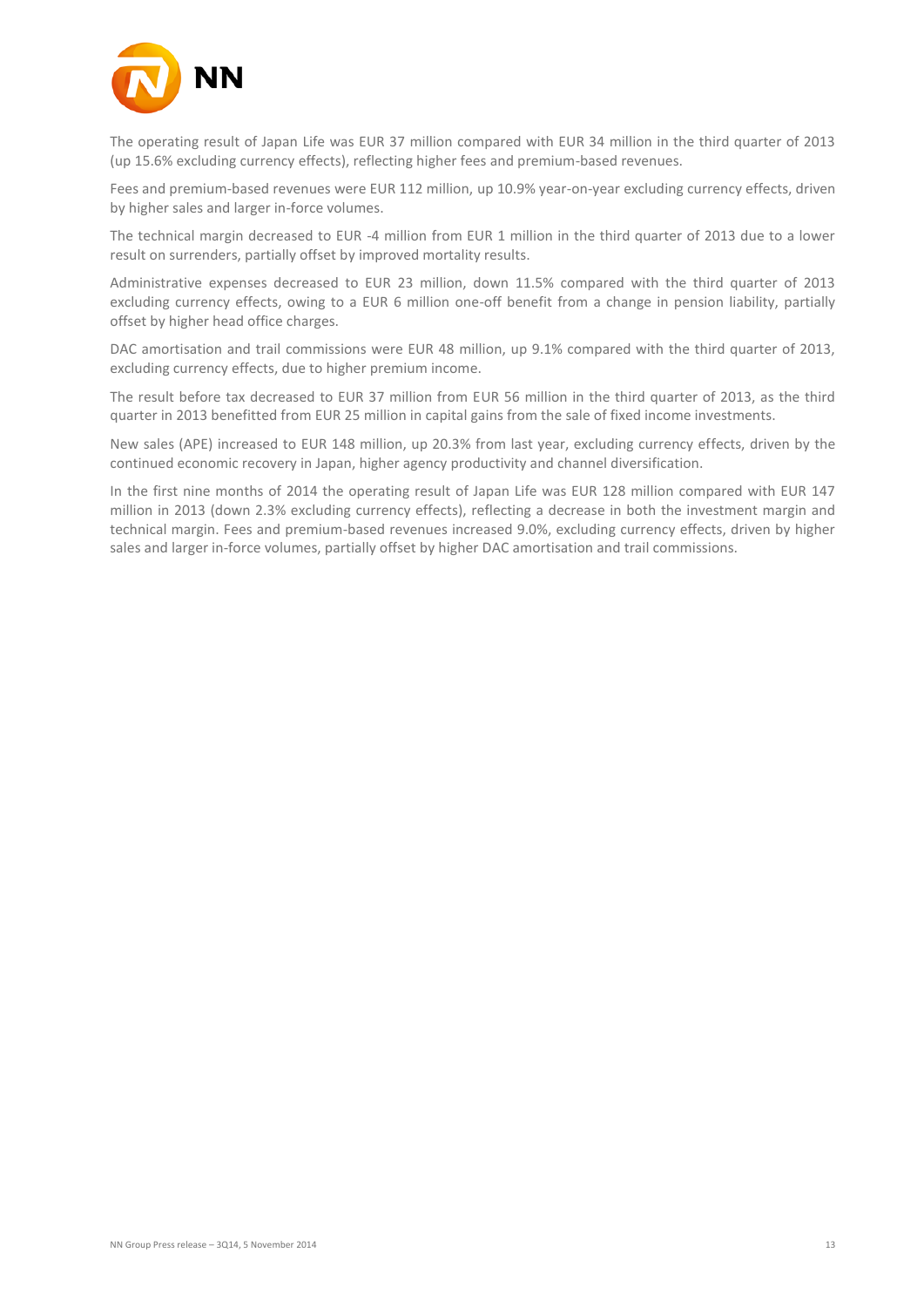

# **Investment Management**

- Total Assets under Management (AuM) increased during the quarter from EUR 177 billion to EUR 180 billion, driven by strong market performance
- Operating result increased to EUR 41 million from EUR 31 million in the third quarter last year due to higher fees on higher AuM and a more favourable asset mix

| In EUR million                                               | 3Q14         | 3Q13        | Change  | 9M14        | 9M13         | Change    |
|--------------------------------------------------------------|--------------|-------------|---------|-------------|--------------|-----------|
| <b>Margin analysis</b>                                       |              |             |         |             |              |           |
| Investment income                                            | $\mathbf 0$  | $\mathbf 0$ |         | $\mathbf 0$ | $\mathbf{1}$ |           |
| Fees                                                         | 123          | 107         | 15.0%   | 357         | 333          | 7.2%      |
| <b>Operating income</b>                                      | 123          | 108         | 13.9%   | 357         | 334          | 6.9%      |
| <b>Administrative expenses</b>                               | 82           | 76          | 7.9%    | 240         | 231          | 3.9%      |
| <b>Operating result</b>                                      | 41           | 31          | 32.3%   | 117         | 103          | 13.6%     |
| Non-operating items                                          | $\mathbf{0}$ | 0           |         | 0           | 0            |           |
| of which gains/losses and impairments                        | 0            | 0           |         | 0           | 0            |           |
| of which revaluations                                        | $\mathbf 0$  | 0           |         | 0           | 0            |           |
| of which market & other impacts                              | 0            | 0           |         | $\Omega$    | 0            |           |
| Special items before tax                                     | $\mathbf 0$  | 0           |         | $-122$      | 0            |           |
| <b>Result on divestments</b>                                 | $-2$         | 0           |         | $-2$        | 0            |           |
| <b>Result before tax</b>                                     | 38           | 31          | 22.6%   | $-7$        | 103          | $-106.8%$ |
| Taxation                                                     | 9            | 8           | 12.5%   | $-4$        | 26           | $-115.4%$ |
| Minority interests                                           | $\mathbf{0}$ | 0           |         | 0           | 0            |           |
| Net result $^{1)}$                                           | 29           | 23          | 26.1%   | $-3$        | 77           | $-103.9%$ |
|                                                              |              |             |         |             |              |           |
| <b>Key figures</b>                                           |              |             |         |             |              |           |
| Total administrative expenses                                | 82           | 76          | 7.9%    | 240         | 231          | 3.9%      |
| Cost/income ratio (Administrative expenses/Operating income) | 66.7%        | 70.4%       |         | 67.2%       | 69.2%        |           |
| Net inflow Assets under Management (in EUR billion)          | $-2$         | 0           |         | $-11$       | $-7$         |           |
| Assets under Management <sup>2)</sup>                        | 180          | 176         | 2.3%    | 180         | 176          | 2.3%      |
| Fees/average Assets under Management (bps)                   | 27           | 24          |         | 27          | 25           |           |
| Allocated equity (end of period)                             | 386          | 358         | 7.8%    | 386         | 358          | 7.8%      |
| Net operating ROE                                            | 32.9%        | 26.3%       |         | 32.9%       | 28.0%        |           |
| Employees (FTEs, end of period)                              | 1,135        | 1,144       | $-0.8%$ | 1,135       | 1,144        | $-0.8%$   |

1) Excluding the Net result from discontinued operations

2) End of period, in EUR billion

| In EUR billion                                 | 3Q2014       | 9M2014 |
|------------------------------------------------|--------------|--------|
| <b>AUM</b> rollforward                         |              |        |
| <b>Beginning of period</b>                     | 177          | 174    |
| Net inflow                                     | $-2$         | $-11$  |
| Acquisition / Divestments                      | $\mathbf{0}$ | 2      |
| Market performance (incl. FX Impact) and Other |              | 15     |
| <b>End of period</b>                           | 180          | 180    |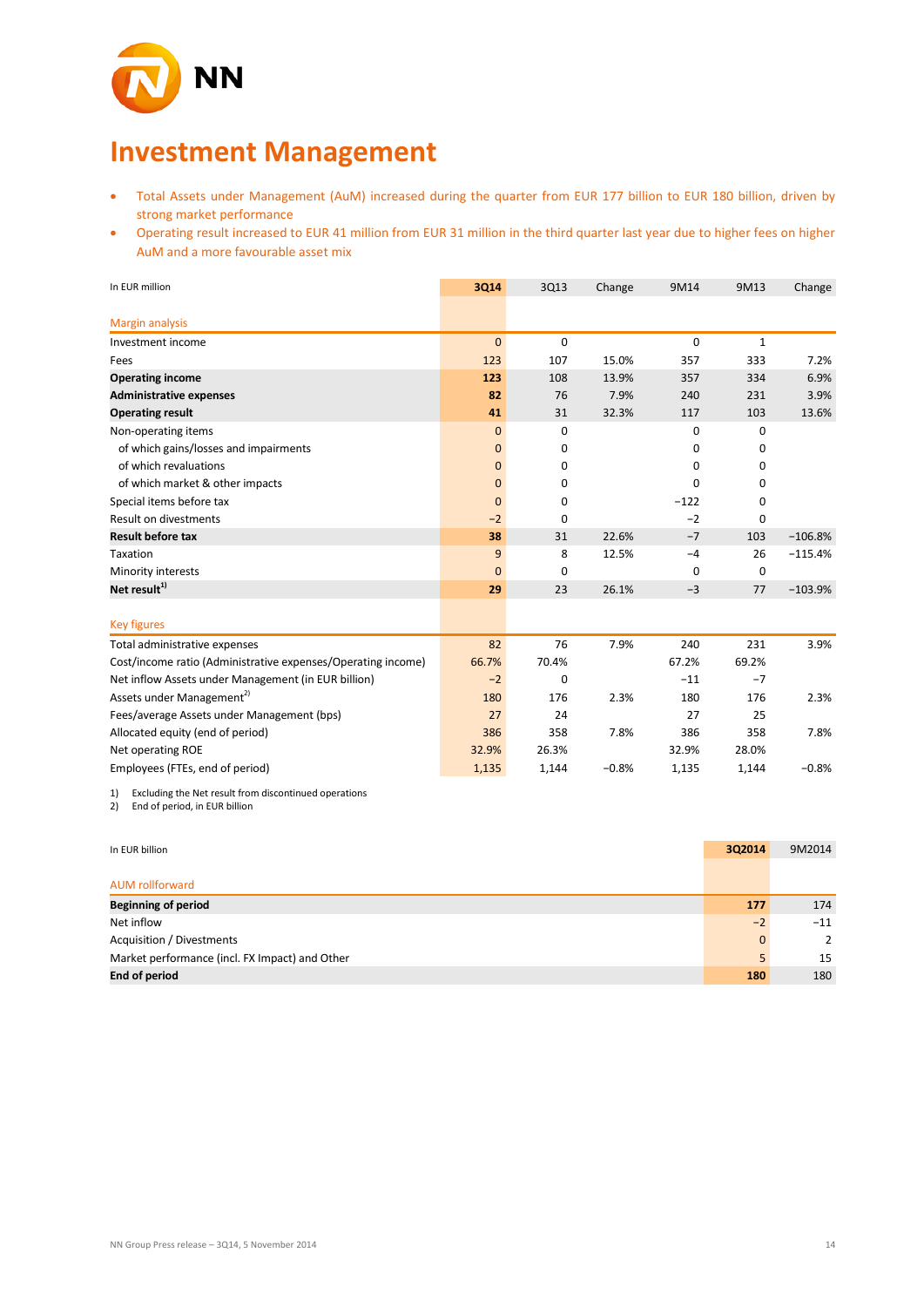

Total assets under management (AuM) for Investment Management were EUR 180 billion at the end of the third quarter of 2014, up from EUR 177 billion at the end of the second quarter. The increase in the current quarter reflects strong market performance, which more than offset net outflows from pension funds in the Netherlands. Total AuM at the end of the third quarter were up 3.4% from EUR 174 billion at the end of 2013, driven by positive market performance which was largely offset by the partial outflow of assets managed for the ING Pension Fund in the first quarter of 2014.

The operating result increased to EUR 41 million in the third quarter of 2014 from EUR 31 million in the third quarter of 2013 (up 32.3%) as a result of higher income, to some extent offset by higher expenses.

Fees were EUR 123 million, up 15.0% compared with the third quarter of 2013, as a result of higher AuM and a more favourable asset mix, as well as the introduction of a fixed service fee in the Netherlands as of January 2014.

Administrative expenses were EUR 82 million, up 7.9% from the third quarter of last year due to the introduction of a fixed service fee in 2014 (with an offsetting impact in fees), higher IT expenses and higher pension costs.

The result before tax was EUR 38 million, up 22.6% from the third quarter of 2013, following the higher operating result.

In the first nine months of 2014, the operating result of Investment Management was EUR 117 million, up 13.6% compared with EUR 103 million for the same period in 2013. Positive market performance led to higher AuM and higher income, which was partly offset by higher expenses. Administrative expenses in the first two quarters of 2014 benefited from EUR 10 million in personnel provision releases.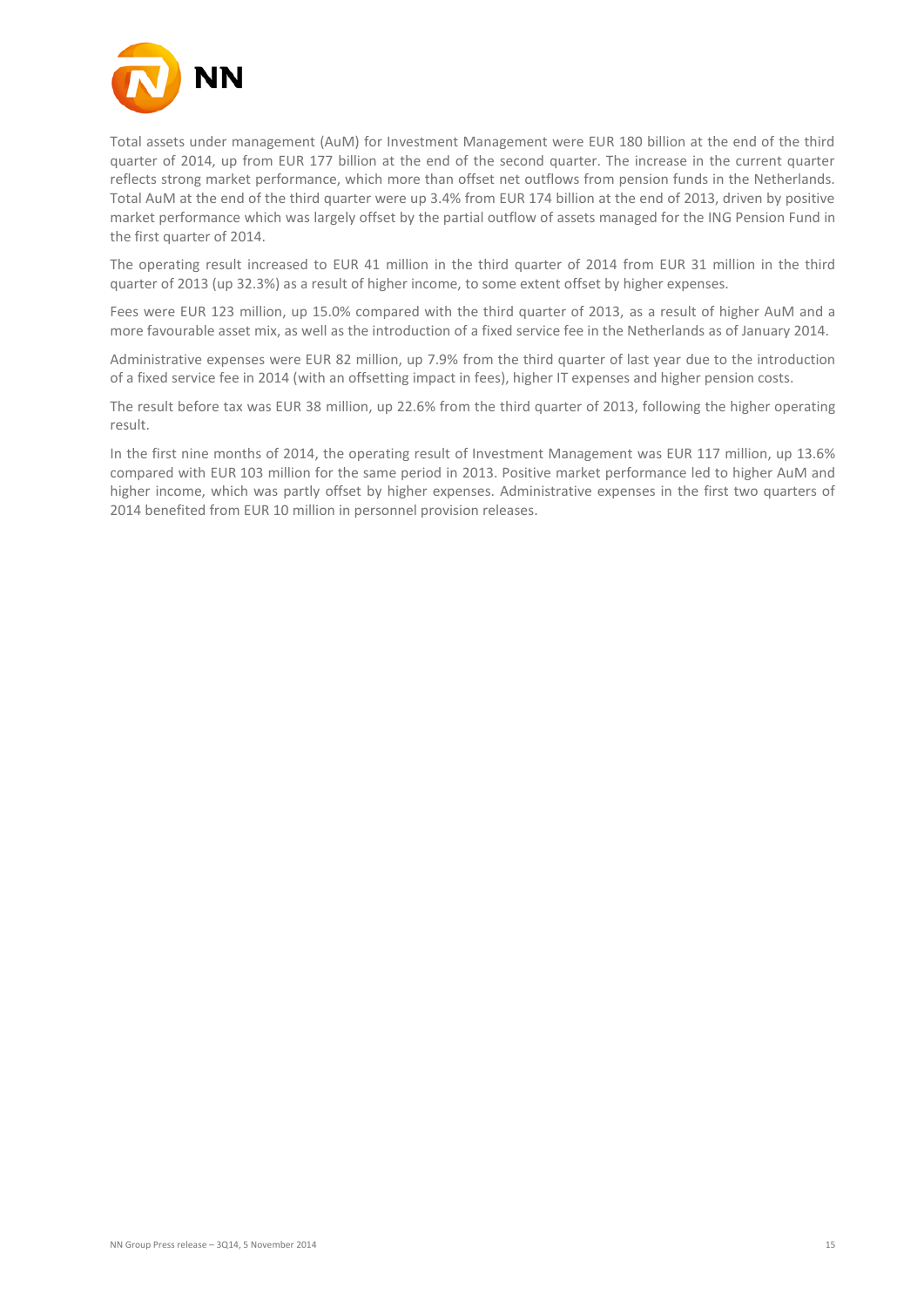

- Operating result improved to EUR -33 million from EUR -89 million in the third quarter of last year, mainly due to lower funding costs, higher investment income and higher operating result at NN Bank
- NN Bank increased its net interest margin as a result of higher volumes of mortgages and savings

| In EUR million                                                       | 3Q14           | 3Q13         | Change  | 9M14<br>9M13   |              | Change  |
|----------------------------------------------------------------------|----------------|--------------|---------|----------------|--------------|---------|
|                                                                      |                |              |         |                |              |         |
| <b>Margin analysis</b>                                               |                |              |         |                |              |         |
| Interest on hybrids and debt                                         | $-28$          | $-46$        |         | $-96$          | $-134$       |         |
| Investment income and fees                                           | 16             | 2            |         | 35             | 8            |         |
| Holding expenses                                                     | $-40$          | $-44$        |         | $-99$          | $-137$       |         |
| Amortisation of intangible assets                                    | $-2$           | $-2$         |         | $-5$           | $-5$         |         |
| <b>Holding result</b>                                                | $-53$          | $-90$        |         | $-165$         | $-267$       |         |
| Operating result reinsurance business                                | $\overline{2}$ | 0            |         | 27             | $-20$        |         |
| Operating result NN Bank                                             | 13             | 3            |         | 20             | $-10$        |         |
| Other results                                                        | 6              | $-1$         |         | 13             | $-2$         |         |
| <b>Operating result</b>                                              | $-33$          | $-89$        |         | $-106$         | $-300$       |         |
| Non-operating items                                                  | $\mathbf{1}$   | 20           |         | $\overline{4}$ | 41           |         |
| of which gains/losses and impairments                                | $\mathbf{1}$   | 25           |         | 11             | 46           |         |
| of which revaluations                                                | $\mathbf{0}$   | $-5$         |         | $-7$           | $-5$         |         |
| of which market & other impacts                                      | $\Omega$       | 0            |         | $\mathbf 0$    | $\mathbf 0$  |         |
| Special items before tax                                             | $-17$          | $-33$        |         | $-53$          | $-34$        |         |
| <b>Result on divestments</b>                                         | 6              | $\mathbf{1}$ |         | 6              | $-58$        |         |
| <b>Result before tax</b>                                             | $-42$          | $-100$       |         | $-149$         | $-351$       |         |
| Taxation                                                             | $-10$          | $-15$        |         | $-21$          | $-50$        |         |
| Minority interests                                                   | $\Omega$       | $\Omega$     |         | $\mathbf 0$    | $\Omega$     |         |
| <b>Net result</b>                                                    | $-32$          | $-85$        |         | $-128$         | $-300$       |         |
|                                                                      |                |              |         |                |              |         |
| <b>Key figures</b>                                                   |                |              |         |                |              |         |
| Total administrative expenses                                        | 70             | 67           | 4.5%    | 190            | 185          | 2.7%    |
| of which reinsurance business                                        | 3              | 3            | 0.0%    | 9              | 9            | 0.0%    |
| of which NN Bank                                                     | 26             | 16           | 62.5%   | 81             | 28           |         |
| NN Bank common equity Tier 1 ratio phased in                         | 14.6%          | 21.4%        |         | 14.6%          | 21.4%        |         |
| Total assets NN Bank <sup>1)</sup>                                   | 8              | 7            | 14.3%   | 8              | 7            | 14.3%   |
| Total provisions for insurance and investment contracts <sup>1</sup> | $\mathbf{1}$   | $\mathbf{1}$ | 0.0%    | $\mathbf{1}$   | $\mathbf{1}$ | 0.0%    |
| Employees (FTEs, end of period)                                      | 1,875          | 1,929        | $-2.8%$ | 1,875          | 1,929        | $-2.8%$ |

1) End of period, in EUR billion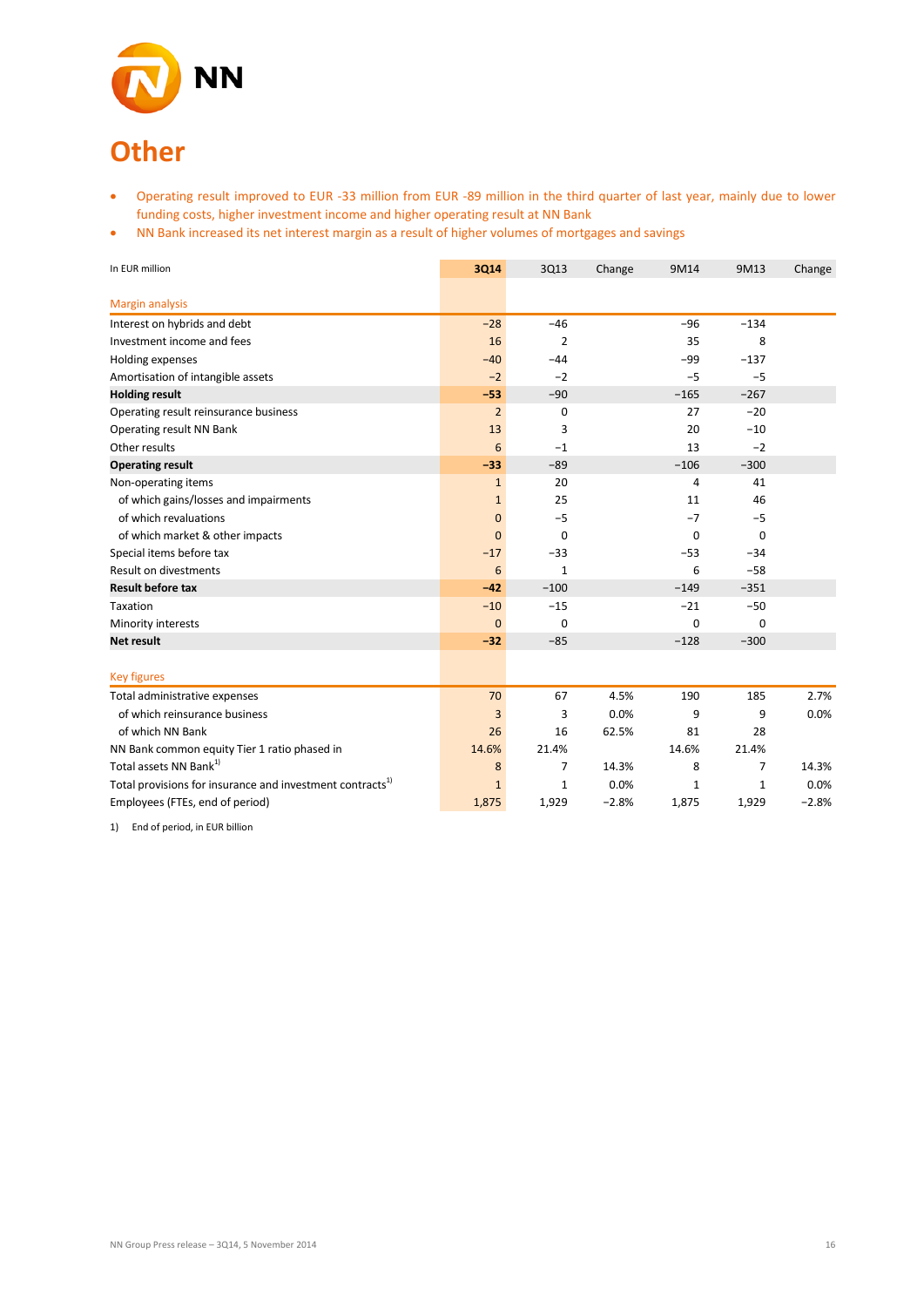

The operating result of the segment 'Other' improved to EUR -33 million from EUR -89 million in the third quarter of 2013. The year-on-year improvement reflects lower funding costs, higher investment income and a higher operating result at NN Bank.

The holding result improved to EUR -53 million compared with EUR -90 million in the third quarter of 2013. Interest costs on hybrids and debt were EUR 18 million lower following the refinancing of loans and a EUR 1 billion debt-to-equity conversion in December of last year. The decrease in interest costs was also due to the redemption of hybrid debt using the proceeds of the undated subordinated notes issued in July this year, classified as equity under IFRS. The coupon payments on these notes of EUR 11 million per quarter are recognised through equity while the coupon payments of the hybrid debt redeemed with these notes were recognised in the profit and loss account. Investment income increased to EUR 16 million and includes interest income on the two subordinated loans provided by NN Group to NN Life in the first half of 2014. Holding expenses decreased by EUR 4 million, reflecting the transformation programme in the Netherlands partly offset by a EUR 11 million reallocation of expenses related to personnel provisions for retired personnel in the Netherlands from the segment Netherlands Life to the segment 'Other'.

The operating result of the reinsurance business increased to EUR 2 million from EUR 0 million a year ago reflecting better underwriting results.

The other results of EUR 6 million include a release in the technical provisions of a legacy entity.

The operating result of NN Bank increased to EUR 13 million from EUR 3 million in the third quarter of 2013. NN Bank has been successful in the past year in increasing its production of mortgages and attracting customer savings which has led to a higher net interest margin, partly offset by higher expenses.

Special items before tax amounted to EUR -17 million and mainly relate to the transformation programme in the Netherlands. This item also includes the transfer in the third quarter to the segment 'Other' of part of the impact of the pension agreement originally reported in Netherlands Life.

The result before tax improved to EUR -42 million compared with EUR -100 million in the third quarter of 2013, following the improved operating result.

Total administrative expenses were EUR 70 million, up EUR 3 million compared with the same period of last year. Higher NN Bank expenses and the reallocation of expenses related to personnel provisions for retired personnel in the Netherlands were largely offset by lower holding expenses as well as the expenses of a divested business.

In the first nine months of 2014, the operating result of the segment 'Other' improved substantially to EUR -106 million from EUR -300 million for the same period last year. The holding result was favourably impacted by the decrease of external debt and lower holding expenses. The operating result of the reinsurance business increased to EUR 27 million from EUR -20 million a year ago, reflecting better underwriting results as well as a EUR 31 million one-off loss on a specific reinsurance contract in 2013. NN Bank's operating result improved with the expansion of its mortgage and customer savings activities.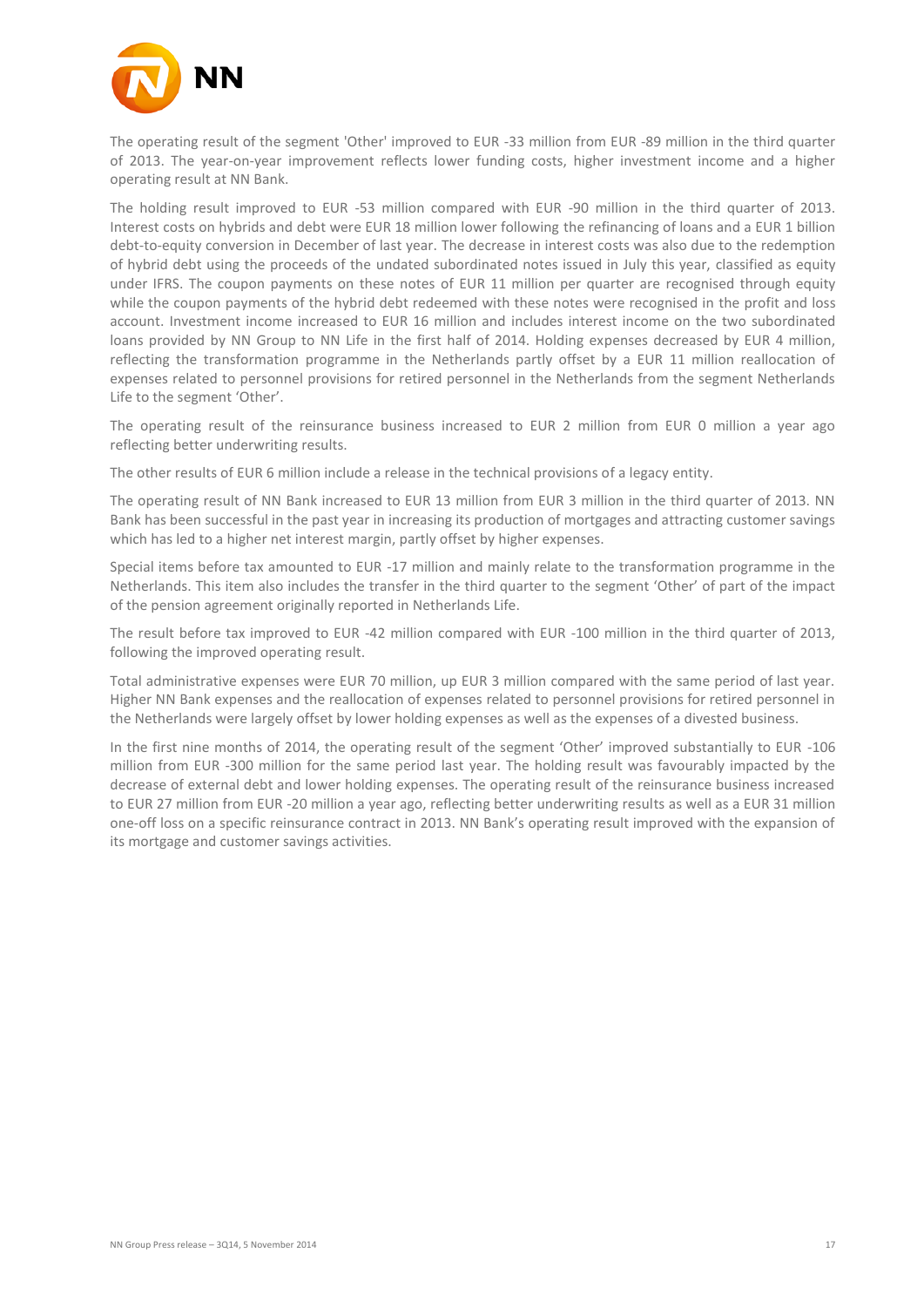

# **Japan Closed Block VA**

- Result before tax of EUR 89 million reflects one-off reserve decrease of EUR 63 million due to higher lapse assumptions on out-of-the-money policies
- Portfolio run-off resulted in a decreasing number of policies and a lower account value

| In EUR million                         | 3Q14           | $3Q13^{2}$  | Change   | 9M14    | $9M13^{2}$  | Change   |
|----------------------------------------|----------------|-------------|----------|---------|-------------|----------|
| Margin analysis <sup>1)</sup>          |                |             |          |         |             |          |
|                                        |                |             |          |         |             |          |
| Investment margin                      | $\mathbf{0}$   | $\mathbf 0$ |          | 0       | $\mathbf 0$ |          |
| Fees and premium-based revenues        | 30             | 34          | $-11.8%$ | 87      | 103         | $-15.5%$ |
| Technical margin                       | $\mathbf{0}$   | 0           |          | 0       | $\mathbf 0$ |          |
| Operating income non-modelled business | $\mathbf{0}$   | 0           |          | 0       | 0           |          |
| <b>Operating income</b>                | 30             | 34          | $-11.8%$ | 87      | 103         | $-15.5%$ |
| Administrative expenses                | 4              | 3           | 33.3%    | 13      | 15          | $-13.3%$ |
| DAC amortisation and trail commissions | 3              | 11          | $-72.7%$ | 9       | 35          | $-74.3%$ |
| <b>Expenses</b>                        | $\overline{7}$ | 14          | $-50.0%$ | 22      | 49          | $-55.1%$ |
| <b>Operating result</b>                | 22             | 20          | 10.0%    | 65      | 54          | 20.4%    |
| Non-operating items                    | 67             | 86          |          | 67      | 117         |          |
| of which gains/losses and impairments  | $\mathbf 0$    | 1           |          | 0       | 1           |          |
| of which revaluations                  | $\mathbf{0}$   | 0           |          | 0       | $\mathbf 0$ |          |
| of which market & other impacts        | 67             | 86          |          | 67      | 117         |          |
| Special items before tax               | $\mathbf{0}$   | $\mathbf 0$ |          | 0       | 0           |          |
| Result on divestments                  | $\overline{0}$ | 0           |          | 0       | $\mathbf 0$ |          |
| <b>Result before tax</b>               | 89             | 106         | $-16.0%$ | 132     | 171         | $-22.8%$ |
| Taxation                               | 16             | 28          | $-42.9%$ | 21      | 47          | $-55.3%$ |
| Minority interests                     | $\mathbf{0}$   | $\Omega$    |          | 0       | $\mathbf 0$ |          |
| <b>Net result</b>                      | 73             | 78          | $-6.4%$  | 111     | 124         | $-10.5%$ |
| Key figures <sup>1)3)</sup>            |                |             |          |         |             |          |
| Allocated equity                       | 1,135          | 1,466       | $-22.6%$ | 1,135   | 1,466       | $-22.6%$ |
| Account value                          | 14,313         | 15,792      | $-9.4%$  | 14,313  | 15,792      | $-9.4%$  |
| Net Amount at Risk                     | 393            | 1,448       | $-72.9%$ | 393     | 1,448       | $-72.9%$ |
| <b>IFRS Reserves</b>                   | 792            | 1,808       | $-56.2%$ | 792     | 1,808       | $-56.2%$ |
| Number of policies                     | 317,316        | 357,904     | $-11.3%$ | 317,316 | 357,904     | $-11.3%$ |
| Employees (FTEs)                       | 80             | 115         | $-30.4%$ | 80      | 115         | $-30.4%$ |

1) JPY/EUR average quarterly fx rates: 137.82 (3Q2014), 130.24 (3Q2013) and JPY/EUR end of period fx rates: 138.12 (3Q2014), 131.83 (3Q2013)

2) The figures of this period have been restated to reflect the change in accounting policy, i.e., the move towards fair value accounting for Guaranteed Minimum Death Benefits reserves of the Japan Closed Block VA segment as of 1 January 2014

3) End of period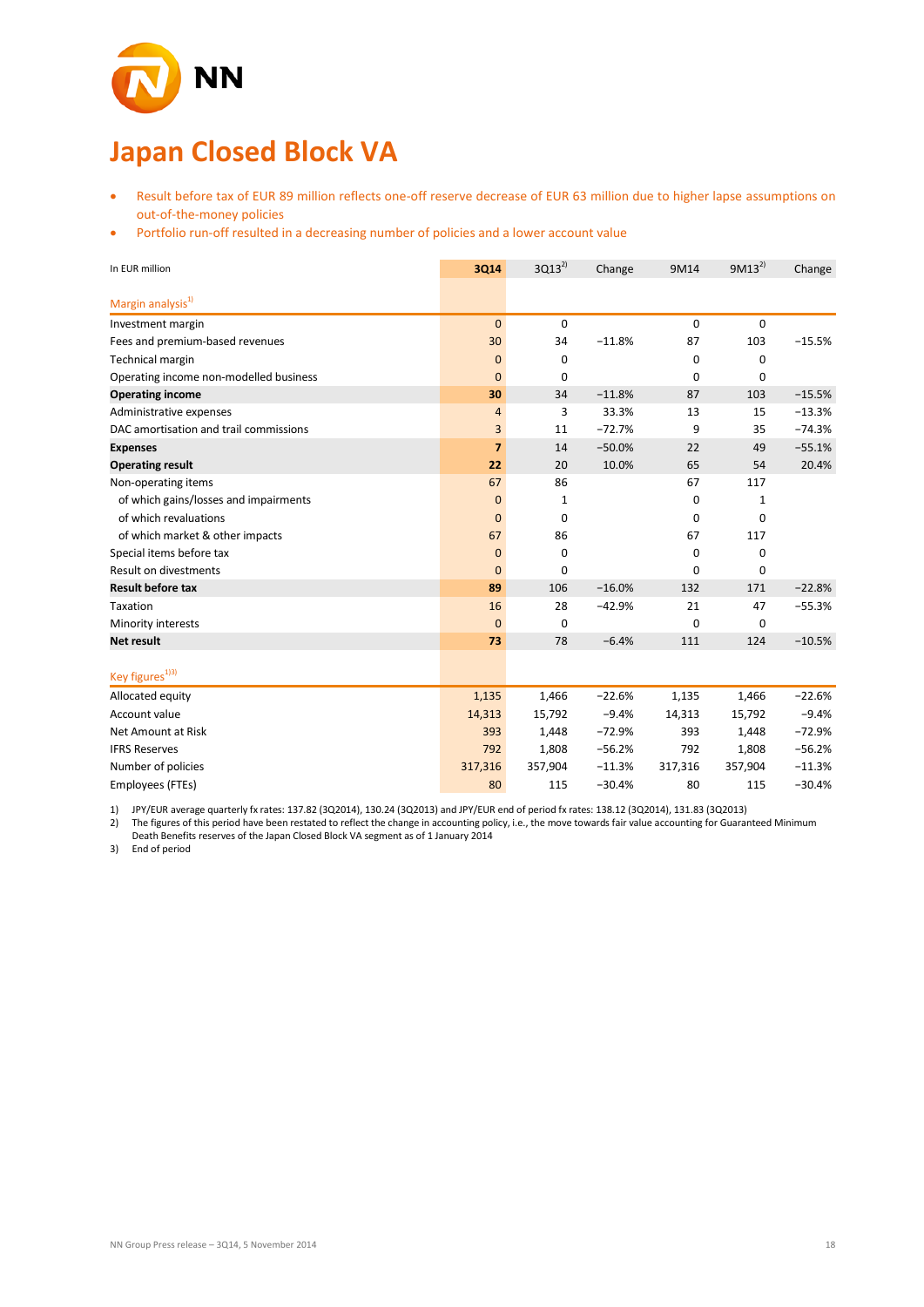

The result before tax of Japan Closed Block VA decreased to EUR 89 million from EUR 106 million in the third quarter of last year. The current quarter includes a EUR 63 million one-off reserve decrease from higher lapse assumptions reflecting higher observed lapse experience on out-of-the-money policies. The result before tax in the third quarter of 2013 benefited from positive hedge results.

The operating result increased to EUR 22 million from EUR 20 million in the third quarter of 2013. Fees and premium-based revenues were EUR 30 million, down 6.3% from the third quarter of 2013, excluding currency impacts, in line with a lower account value mainly caused by a decreasing number of policies. On a constant currency basis, administrative expenses remained flat at EUR 4 million compared with the third quarter of 2013. DAC amortisation and trail commissions decreased to EUR 3 million from EUR 11 million in the third quarter of 2013. This line item now only reflects trail commissions as the DAC was fully written off as of 1 October 2013.

Market and other impacts were EUR 67 million compared with EUR 86 million in the third quarter of 2013. The result of the current quarter includes a one-off reserve decrease of EUR 63 million from higher lapse assumptions, reflecting higher observed lapse experience on out-of-the-money policies. The result also includes a marketrelated result net of hedging of EUR 7 million as the hedge assets largely offset a EUR 276 million movement in the reserves.

The Net Amount at Risk in the Japan Closed Block VA decreased to EUR 393 million from EUR 1,448 million in the third quarter last year primarily due to rising equity markets which also led to higher observed lapses on out-ofthe-money policies. The portfolio is expected to run-off by approximately 90% by the end of 2019.

In the first nine months of 2014 the result before tax of Japan Closed Block VA decreased to EUR 132 million from EUR 171 million in the same period last year, down 19.4% excluding currency impacts. The year-to-date 2014 numbers reflect an operating result of EUR 65 million and market and other impacts of EUR 67 million. The market and other impacts included a market related result net of hedging of EUR 61 million, various modeling refinements which resulted in a reserve increase of EUR 51 million in the first quarter of 2014, and a reserve decrease of EUR 63 million from higher lapse assumptions in the third quarter.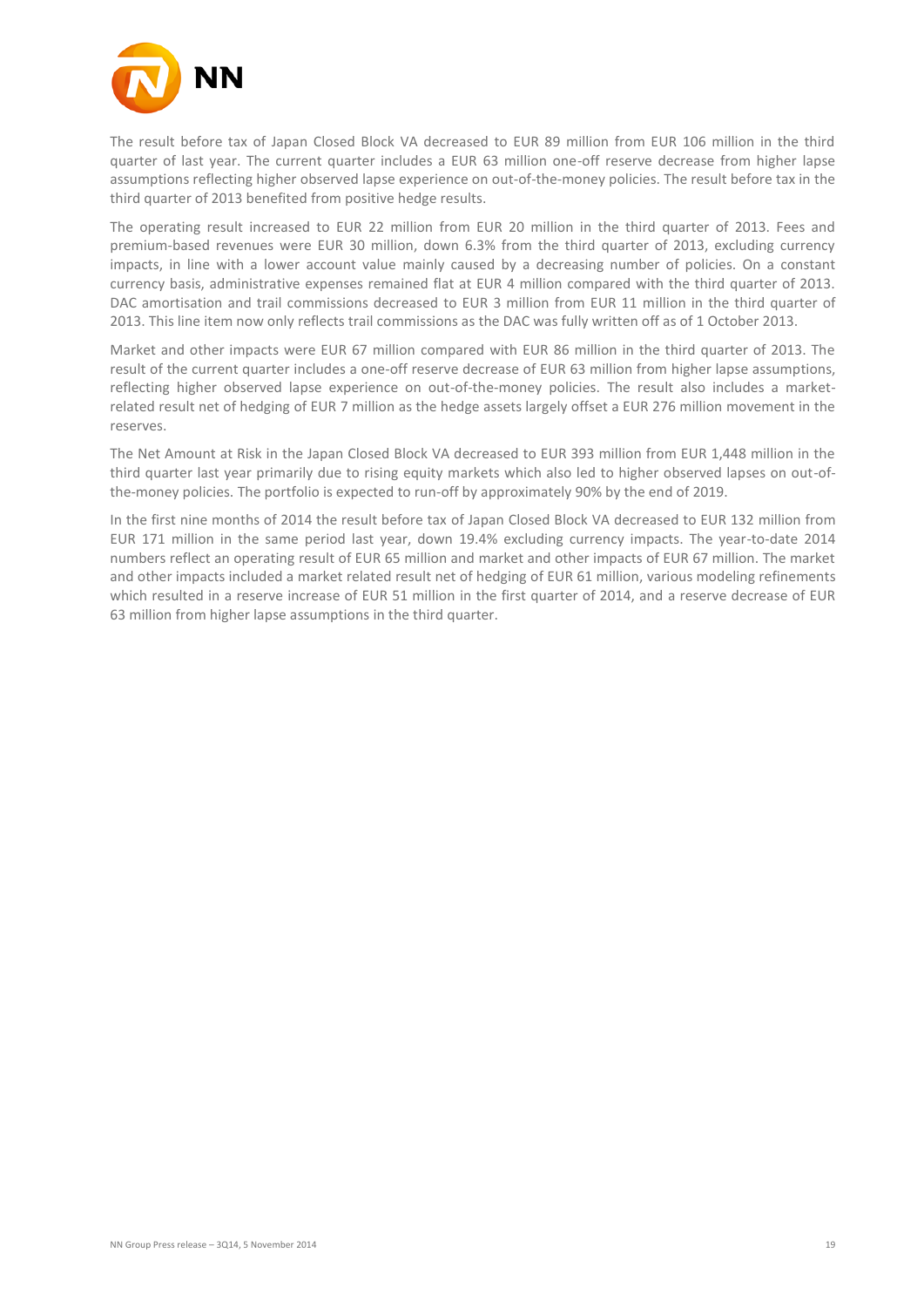

# **Consolidated Balance Sheet**

- Total assets of NN Group increased by EUR 6.1 billion compared with the second quarter of 2014 to EUR 160.2 billion mainly driven by an increase in the market value of Financial assets at fair value and Available-for-sale investments
- Shareholders' equity increased by EUR 1.4 billion to EUR 18.3 billion reflecting a higher debt securities revaluation reserve and a positive net result for the period of EUR 0.4 billion

| in EUR million                             | 30 Sep 14 | 30 Jun 14 | 31 Dec $13^{1}$ |                                                   | 30 Sep 14 | 30 Jun 14 | 31 Dec $13^{11}$ |
|--------------------------------------------|-----------|-----------|-----------------|---------------------------------------------------|-----------|-----------|------------------|
|                                            |           |           |                 |                                                   |           |           |                  |
| <b>Assets</b>                              |           |           |                 | <b>Equity</b>                                     |           |           |                  |
| Cash and cash equivalents                  | 5,529     | 6.739     | 7,155           | Shareholders' equity                              | 18,344    | 16,939    | 14,062           |
| Financial assets at fair value through P&L | 47,862    | 44.516    | 43.933          | Minority interests                                | 70        | 60        | 68               |
| - trading assets                           | 607       | 645       | 736             | Undated subordinated notes                        | 986       | 0         | <sup>n</sup>     |
| - non-trading derivatives                  | 5,450     | 4.436     | 3.126           | <b>Total equity</b>                               | 19,400    | 16,999    | 14,130           |
| - investments for risk of policyholders    | 41,298    | 38.822    | 39,589          | <b>Liabilities</b>                                |           |           |                  |
| - other                                    | 506       | 612       | 482             | Subordinated debt                                 | 2,299     | 3,287     | 2,892            |
| Available-for-sale investments             | 69,249    | 67,025    | 61,014          | Senior debt                                       | 400       | 400       | 1,000            |
| - debt securities                          | 63,295    | 60.861    | 55.394          | Other borrowed funds                              | 4,419     | 3.968     | 3.817            |
| - equity securities                        | 5,954     | 6,164     | 5,620           | Insurance and investment contracts                | 119,118   | 116.031   | 111,769          |
| Loans                                      | 28,965    | 27,111    | 25,319          | - life insurance provisions                       | 73,281    | 72,569    | 67,700           |
| Reinsurance contracts                      | 267       | 270       | 252             | - non-life insurance provisions                   | 3,670     | 3.787     | 3,584            |
| Investments in associates                  | 1,602     | 1,575     | 1.071           | - provision for risk of policyholders             | 41,393    | 38,869    | 39,675           |
| Real estate investments                    | 1,022     | 786       | 721             | - other                                           | 773       | 806       | 810              |
| Property and equipment                     | 145       | 149       | 164             | <b>Customer deposits</b>                          | 6,597     | 6,519     | 5,769            |
| Intangible assets                          | 360       | 383       | 392             | Financial liabilities at fair value through P&L   | 2,529     | 1.859     | 1.843            |
| Deferred acquisition costs                 | 1,431     | 1.441     | 1.353           | - non-trading derivatives                         | 2,529     | 1,859     | 1,843            |
| Other assets                               | 3,626     | 3,945     | 3,754           | Other liabilities                                 | 5,421     | 4,995     | 4,071            |
| Total assets excl. assets held for sale    | 160,059   | 153,939   | 145,128         | Total liabilities excl. liabilities held for sale | 140,783   | 137,059   | 131,161          |
| Assets held for sale                       | 128       | 123       | 187             | Liabilities held for sale                         | 3         |           | 24               |
|                                            |           |           |                 | <b>Total liabilities</b>                          | 140,786   | 137,063   | 131,185          |
| <b>Total assets</b>                        | 160,186   | 154,062   | 145,315         | <b>Total equity and liabilities</b>               | 160,186   | 154,062   | 145,315          |

1) The figures of 31 December 2013 have been restated to reflect the change in accounting policy, covering the move towards fair value accounting for Guaranteed Minimum Death Benefits for reserves of the Japan Closed Block VA as of 1 January 2014. The 31 December 2013 figures have also been restated to reflect the implementation of IFRS 11 which replaced proportional consolidation for joint ventures by equity accounting.

# **Assets**

#### **Cash and cash equivalents**

Cash and cash equivalents decreased by EUR 1.2 billion to EUR 5.5 billion reflecting a EUR 0.9 billion shift to cash deposits with a maturity longer than 3 months, which are presented as part of loans.

#### **Non-trading derivatives**

Non-trading derivatives increased by EUR 1.0 billion to EUR 5.5 billion reflecting positive revaluations on interest rate swaps as interest rates declined in the third quarter.

#### **Investments for risk policyholders**

Investments for risk policyholders increased by EUR 2.5 billion to EUR 41.3 billion supported by positive revaluations. These changes are mirrored in the Provision for risk of policyholders on the liability side of the balance sheet.

#### **Debt securities**

Debt securities available-for-sale increased by EUR 2.4 billion to EUR 63.3 billion driven by higher market values as long term interest rates declined in the quarter.

#### **Loans**

Loans increased by EUR 1.8 billion mainly reflecting EUR 0.9 billion cash deposits with a maturity longer than three months and a EUR 0.7 billion increase in the mortgages portfolio.

#### **Real estate investments**

Real estate investments increased by EUR 0.2 billion to EUR 1.0 billion, reflecting additional investments in Europe.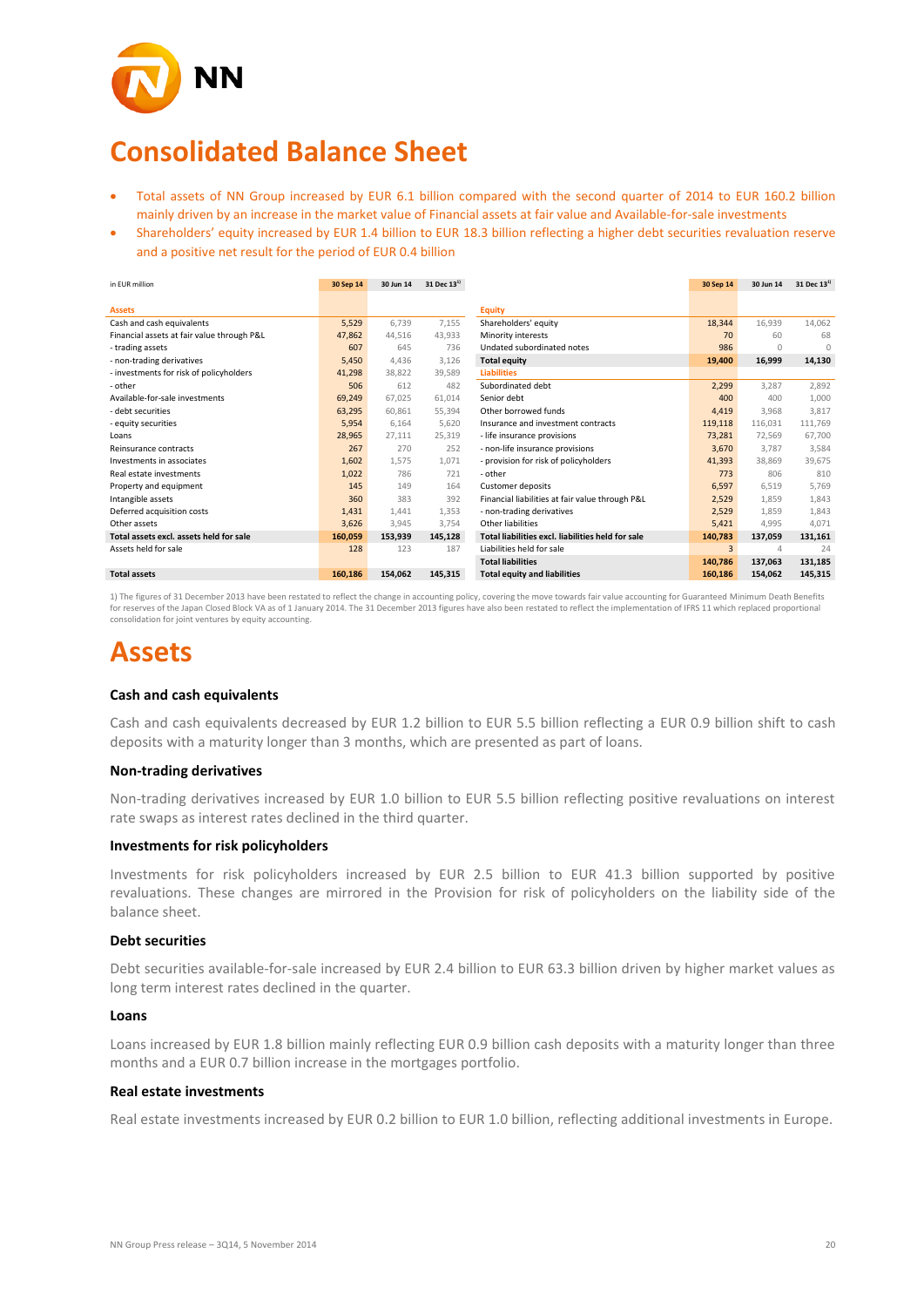

#### **Subordinated debt**

Subordinated debt decreased by EUR 1.0 billion to EUR 2.3 billion as a result of a EUR 1.0 billion repayment to ING Group following the issue in July 2014 of undated subordinated notes which are classified as equity.

#### **Insurance and Investment contracts**

Insurance and Investment contracts increased by EUR 3.1 billion to EUR 119.1 billion. This reflects an increase in the Provision for risk of policyholders as well as higher deferred profit sharing for policyholders following the increase of the debt securities revaluation reserve.

# **Equity**

Shareholders' equity increased by EUR 1.4 billion to EUR 18.3 billion reflecting a EUR 1.4 billion net increase in the debt and equity revaluation reserves. This was partially offset by EUR 0.7 billion higher deferred profit sharing to policyholders. The EUR 0.4 billion net result for the period and EUR 0.3 billion other revaluations also contributed to the increased Shareholders' equity in the third quarter.

In July NN Group issued EUR 1 billion undated subordinated notes that are classified on the balance sheet as equity. Coupon payments will be distributed out of equity if and when paid or contractually due. Total equity increased by EUR 2.4 billion to EUR 19.4 billion in the third quarter 2014.

| 3Q 2014      | 9M14     | 12M13     |
|--------------|----------|-----------|
|              |          |           |
| 16,939       | 14,062   | 25,949    |
| 354          | 391      | 323       |
| 1,364        | 4,195    | $-11,419$ |
| $-10$        | 10       | 90        |
| 344          | 1,065    | $-832$    |
| $-684$       | $-1,963$ | 2,154     |
| $-12$        | -98      | $-42$     |
| 49           | 147      | $-651$    |
| $\Omega$     | $-315$   | $-882$    |
| $\mathbf{0}$ | 850      | 1,330     |
| $\mathbf 0$  | $\Omega$ | $-1,958$  |
| 1,405        | 4,282    | $-11,887$ |
| 18.344       | 18.344   | 14,062    |
|              |          |           |

#### **NN Group: Change in shareholders' equity**

#### **NN Group: Total equity**

| in EUR million                                               | 30 Sep14 | 30 Jun 14 | 31 Dec 13 |
|--------------------------------------------------------------|----------|-----------|-----------|
|                                                              |          |           |           |
| Share premium/capital                                        | 12,140   | 12,140    | 11,605    |
| Revaluation reserve available-for-sale investments and other | 7,961    | 6,602     | 3,802     |
| Revaluation reserve cashflow hedge                           | 3,791    | 3,447     | 2,726     |
| Revaluation reserve crediting to life policyholders          | $-4,542$ | $-3,858$  | $-2,579$  |
| Remeasurement of the net defined benefit asset/liability     | $-95$    | $-83$     | $-1,042$  |
| Currency translation reserve                                 | $-123$   | $-162$    | $-252$    |
| Retained earnings and other reserves                         | $-788$   | $-1,147$  | $-198$    |
| Shareholders' equity                                         | 18,344   | 16,939    | 14,062    |
| Minority interests                                           | 70       | 60        | 68        |
| Undated subordinated notes                                   | 986      |           |           |
| <b>Total equity</b>                                          | 19,400   | 16,999    | 14,130    |
|                                                              |          |           |           |
| Shareholders' equity per share in EUR <sup>1)</sup>          | 52       | 48        | 40        |

1) Shareholders' equity per share at 30 June 2014 and 31 December 2013 is calculated based on the NN Group shares outstanding as of 7 July 2014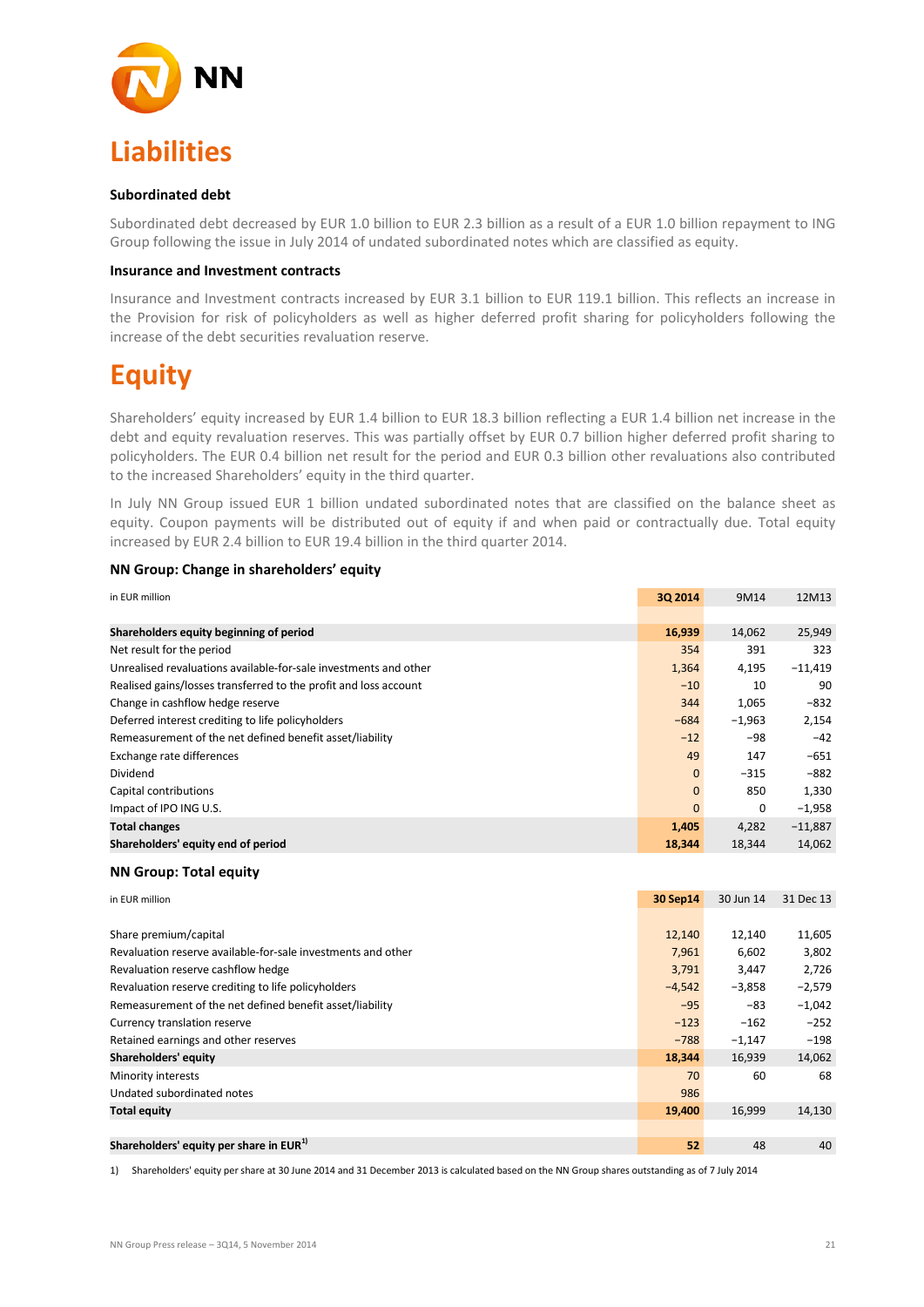

# **Capital Management**

- NN Group's IGD Solvency I ratio of 283%, up from 272% at the end of the second quarter
- NN Life's solvency I ratio broadly stable at 252% in the third quarter
- Cash capital position at the holding company of EUR 1.2 billion
- Fixed-cost coverage ratio on a last twelve months basis improved to 8.4x from 6.5x in June

# **Capital ratios**

| in EUR million                                     | 30 Sep. 14 <sup>1</sup> |          | 30 Jun. 14 31 Dec. 13 |
|----------------------------------------------------|-------------------------|----------|-----------------------|
|                                                    |                         |          |                       |
| Shareholders' equity                               | 18,344                  | 16,939   | 14,062                |
| Qualifying undated subordinated debt <sup>2)</sup> | 1,823                   | 1,809    | 2,394                 |
| Qualifying dated subordinated debt <sup>2)</sup>   | 1.000                   | 1,000    | $\Omega$              |
| Required regulatory adjustments <sup>3)</sup>      | $-7,934$                | $-7,288$ | $-5.501$              |
| Total capital base (a)                             | 13,233                  | 12,460   | 10,955                |
| EU required capital (b)                            | 4,683                   | 4,578    | 4,385                 |
| NN Group IGD Solvency I ratio (a/b)                | 283%                    | 272%     | 250%                  |
| NN Life Solvency I ratio <sup>4)</sup>             | 252%                    | 250%     | 223%                  |

1) The 30 September 2014 solvency ratios are not final until filed with the regulators<br>2) Subordinated debt included at notional value in the IGD calculation

2) Subordinated debt included at notional value in the IGD calculation<br>3) The 31 December 2013 IGD ratio has been restated from 257% to 2

3) The 31 December 2013 IGD ratio has been restated from 257% to 250% to reflect the move towards fair value accounting for the Guaranteed Minimum Death

Benefits reserves of the Japan Closed Block VA segment and that the eligible and dated hybrids are capped at 50% and 25% respectively of the EU required capital

4) The 31 December 2013 Solvency I ratio of NN Life has been updated to 223% from 222% shown in the NN Group Annual Report 2013

NN Group's capital position further improved as illustrated by the increase in the IGD Solvency I ratio to 283% at the end of the third quarter from 272% at the end of the second quarter, which is mainly due to a net result of EUR 354 million and positive revaluations resulting from market movements. The IGD Solvency I ratio increased from 250% at the end of 2013, largely due to a EUR 850 million capital injection by ING Group into NN Group in May 2014 and a positive year-to-date net result of EUR 391 million.

The Solvency I ratio of NN Life was broadly stable at 252% versus 250% at the end of the previous quarter. Positive fixed income revaluations following the tightening of credit spreads were partly offset by negative equity revaluations and an increase of required capital as a result of a decrease in interest rates.

## **Cash capital position at the holding company**

| in EUR million                                     | <b>3Q14</b>  | 9M14     |
|----------------------------------------------------|--------------|----------|
|                                                    |              |          |
| <b>Beginning of period</b>                         | 1,156        | 1,363    |
| Cash divestment proceeds                           | 3            | 184      |
| Capital flow from / (to) shareholders              | $\mathbf{0}$ | 674      |
| Increase / (decrease) in debt and loans            | $\mathbf{0}$ | $-200$   |
| Dividends from subsidiaries <sup>1)</sup>          | 58           | 504      |
| Capital injections into subsidiaries <sup>2)</sup> | $-32$        | $-1,242$ |
| Other $3)$                                         | $-1$         | $-99$    |
| <b>End of period</b>                               | 1,184        | 1,184    |

Note: cash capital is defined as net current assets available at the holding company

1) Includes interest on subordinated loans paid by subsidiaries to the holding company

2) Includes the change of subordinated loans issued by subsidiaries to the holding company

3) Includes interest payments on subordinated loans and debt, holding company expenses and other cash flows

The cash capital position at the holding company increased from EUR 1,156 million at the end of the second quarter to EUR 1,184 million at the end of the third quarter. This increase was mainly attributable to dividends received from subsidiaries, partially offset by capital strengthening of NN Bank of EUR 25 million. The cash capital position at the holding company was EUR 1,363 million at the end of 2013 and was temporarily high, pending a capital injection of EUR 600 million into NN Life which was executed in February 2014 by way of subordinated debt. The holding company received dividends from subsidiaries of EUR 504 million in the first nine months of 2014.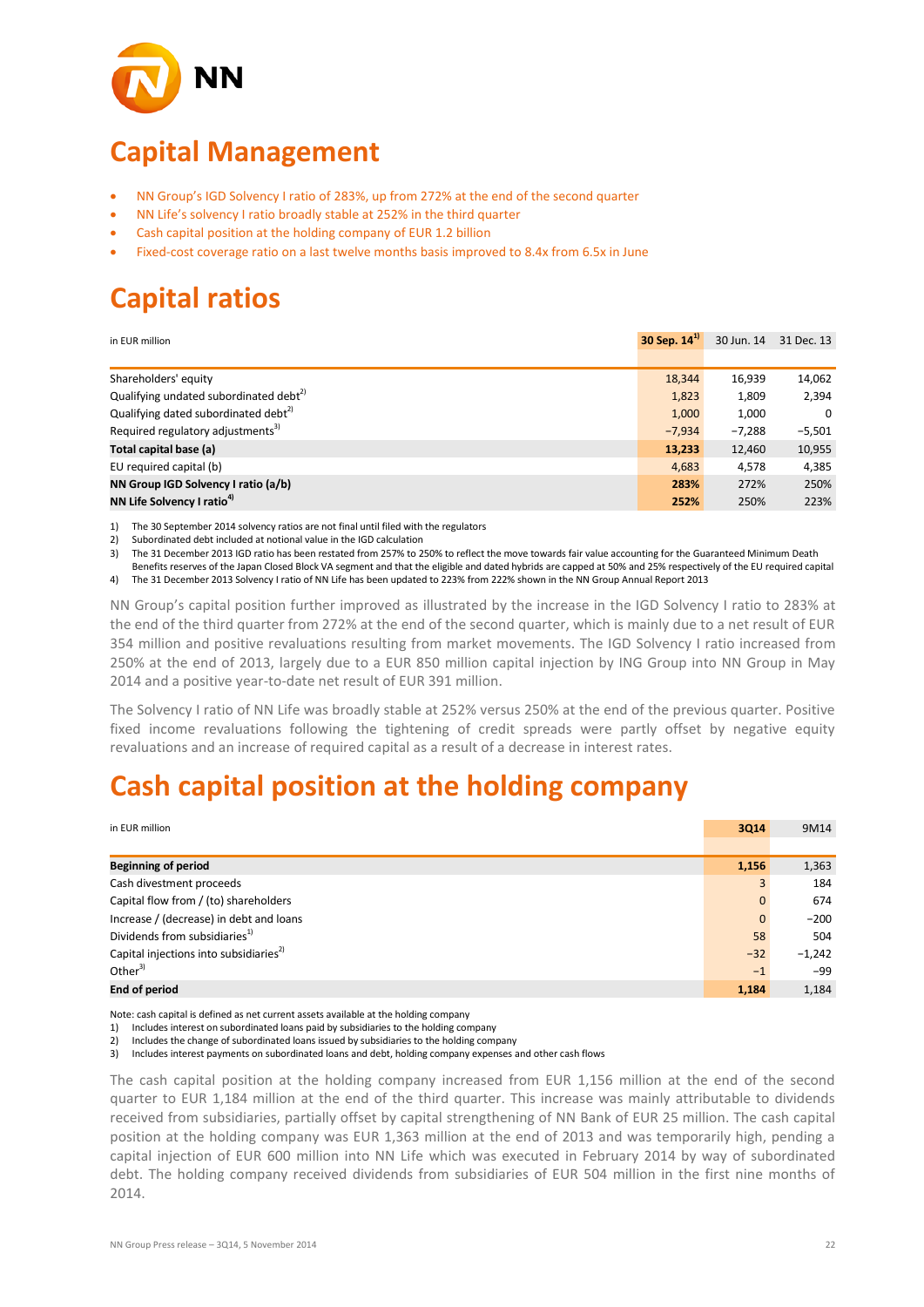

# **Financial leverage**

| in EUR million                                      | 30 Sep. 14 | 30 Jun. 14 | 31 Dec. 13 |
|-----------------------------------------------------|------------|------------|------------|
|                                                     |            |            |            |
| Shareholders' equity                                | 18,344     | 16,939     | 14,062     |
| Revaluation reserve debt securities                 | $-7,006$   | $-5,489$   | $-2,804$   |
| Revaluation reserve crediting to life policyholders | 4,543      | 3,858      | 2,579      |
| Revaluation reserve cash flow hedge                 | $-3,790$   | $-3,447$   | $-2,726$   |
| Goodwill                                            | $-266$     | $-265$     | $-264$     |
| Minority interests                                  | 70         | 60         | 68         |
| Capital base for financial leverage                 | 11,896     | 11,656     | 10,915     |
| Undated subordinated notes <sup>1)</sup>            | 986        | 0          | $\Omega$   |
| Subordinated debt                                   | 2,299      | 3,287      | 2,892      |
| Total subordinated debt                             | 3,285      | 3,287      | 2,892      |
| Financial debt                                      | 400        | 400        | 1,000      |
| <b>Financial leverage</b>                           | 3,685      | 3,687      | 3,892      |
| Financial leverage ratio                            | 23.7%      | 24.0%      | 26.3%      |
| Fixed-cost coverage ratio <sup>1)2)</sup>           | 8.4x       | 6.5x       | 4.9x       |

1) The undated subordinated notes classified as equity are considered financial leverage in the calculation of the financial leverage ratio. The related coupon

payments are included on an accrual basis in the calculation of the fixed-cost coverage ratio

2) Measures the ability of earnings before interest and tax (EBIT) of ongoing business and Insurance Other to cover funding costs; calculated on a last 12-months basis

The financial leverage ratio of NN Group improved to 23.7% at the end of the third quarter. This was due to an increase of EUR 240 million in the capital base, largely driven by the third-quarter net result of EUR 354 million and partly offset by negative equity revaluations.

The fixed-cost coverage ratio further improved to 8.4x at the end of the third quarter (on a last 12-months basis) versus 6.5x at the end of the second quarter of 2014. The improvement was mainly due to increased profitability, lower funding costs and reduced debt levels.

This year, NN Group successfully issued two subordinated loans in a favourable fixed income market and thereby secured attractive long term funding costs. In combination with reduced debt levels, this translated into lower funding costs in the long term for the company.

# **Ratings**

Standard & Poor's latest rating on NN Group is BBB+ with a developing outlook (2 June 2014) and Moody's is Baa2 with a negative outlook (26 March 2014).

For commercial reasons, Fitch decided to withdraw the ratings on NN Group on 23 September 2014. Fitch's last rating action on NN Group was on 30 April 2014, when the rating on NN Group was affirmed at A- and the outlook revised to Stable.

| Credit ratings of NN Group N.V. at 05 November 2014 | <b>Rating</b> | Outlook         |
|-----------------------------------------------------|---------------|-----------------|
|                                                     |               |                 |
| Standard & Poor's                                   |               | BBB+ Developing |
| Moody's                                             | Baa2          | Negative        |